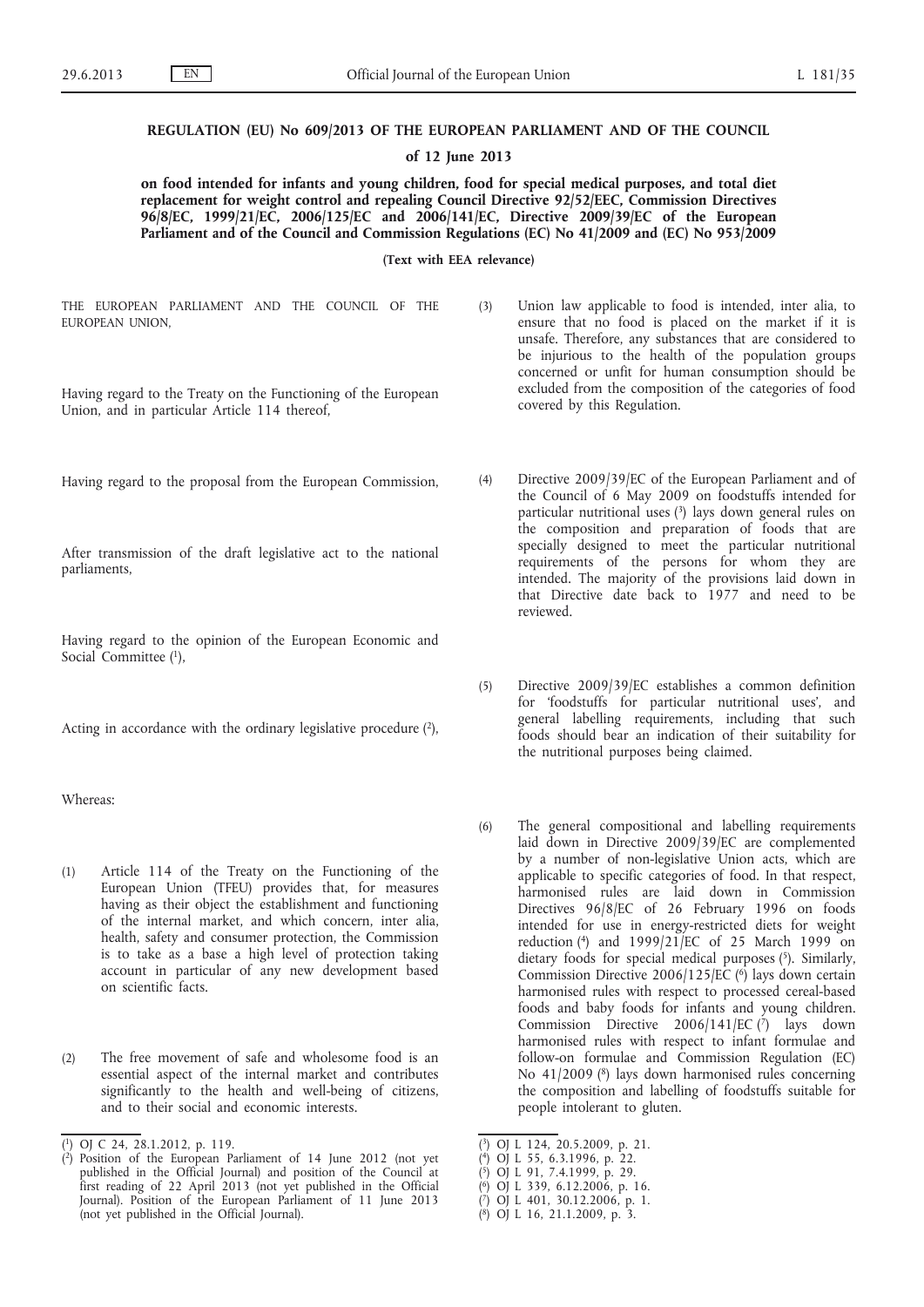- (7) In addition, harmonised rules are laid down in Council Directive 92/52/EEC of 18 June 1992 on infant formulae and follow-on formulae intended for export to third countries (1) and in Commission Regulation (EC) No 953/2009 of 13 October 2009 on substances that may be added for specific nutritional purposes in foods for particular nutritional uses (2).
- (8) Directive 2009/39/EC requires a general notification procedure at national level for food presented by food business operators as coming within the definition of 'foodstuffs for particular nutritional uses' for which no specific provisions have been laid down in Union law, prior to its being placed on the Union market, in order to facilitate the efficient monitoring of such food by the Member States.
- (9) A report from the Commission of 27 June 2008 to the European Parliament and to the Council on the implementation of that notification procedure showed that difficulties can arise from the definition of 'foodstuffs for particular nutritional uses' which appeared to be open to differing interpretations by the national authorities. It therefore concluded that a revision of Directive 2009/39/EC would be required to ensure a more effective and harmonised implementation of Union legal acts.
- (10) A study report of 29 April 2009 by Agra CEAS Consulting, concerning the revision of Directive 2009/39/EC, confirmed the findings of the Commission report of 27 June 2008 on the implementation of the notification procedure and indicated that an increasing number of foodstuffs are currently marketed and labelled as foodstuffs suitable for particular nutritional uses, due to the broad definition laid down in that Directive. The study report also pointed out that food regulated under that Directive differs significantly between Member States; similar food could at the same time be marketed in different Member States as food for particular nutritional uses and/or as food for normal consumption, including food supplements, addressed to the population in general or to certain subgroups thereof such as pregnant women, postmenopausal women, older adults, growing children, adolescents, variably active individuals and others. This state of affairs undermines the functioning of the internal market, creates legal uncertainty for competent authorities, food business operators, in particular small and medium-sized enterprises (SMEs), and consumers, while the risks of marketing abuse and distortion of competition cannot be ruled out. There is therefore a need to eliminate differences in interpretation by simplifying the regulatory environment.
- (11) It appears that other, recently adopted, Union legal acts are more adapted to an evolving and innovative food market than Directive 2009/39/EC. Of particular relevance and importance in that respect are: Directive 2002/46/EC of the European Parliament and of the Council of 10 June 2002 on the approximation of the laws of the Member States relating to food supplements  $(3)$ , Regulation (EC) No  $1924/2006$  of the European Parliament and of the Council of 20 December  $2006$  on nutrition and health claims made on foods (4) and Regulation (EC) No 1925/2006 of the European Parliament and of the Council of 20 December 2006 on the addition of vitamins and minerals and of certain other substances to foods (5). Furthermore, the provisions of those Union legal acts would adequately regulate a number of the categories of food covered by Directive 2009/39/EC with less of an administrative burden and more clarity as to scope and objectives.
- (12) Moreover, experience shows that certain rules included in, or adopted under, Directive 2009/39/EC are no longer effective in ensuring the functioning of the internal market.
- (13) Therefore, the concept of 'foodstuffs for particular nutritional uses' should be abolished and Directive 2009/39/EC should be replaced by this act. To simplify the application of this act and to ensure consistency of application throughout the Member States, this act should take the form of a Regulation.
- (14) Regulation (EC) No 178/2002 of the European Parliament and of the Council of 28 January 2002 laying down the general principles and requirements of food law, establishing the European Food Safety Authority and laying down procedures in matters of food safety (6) establishes common principles and definitions for Union food law. Certain definitions laid down in that Regulation should also apply in the context of this Regulation.
- (15) A limited number of categories of food constitute a partial or the sole source of nourishment for certain population groups. Such categories of food are vital for the management of certain conditions and/or are essential to satisfy the nutritional requirements of certain clearly identified vulnerable population groups. Those categories of food include infant formula and follow-on formula, processed cereal-based food and baby food, and food for special medical purposes. Experience has shown that the provisions laid down in

<sup>(</sup> 1) OJ L 179, 1.7.1992, p. 129.

<sup>(</sup> 2) OJ L 269, 14.10.2009, p. 9.

<sup>(</sup> 3) OJ L 183, 12.7.2002, p. 51.

<sup>(</sup> 4) OJ L 404, 30.12.2006, p. 9.

<sup>(</sup> 5) OJ L 404, 30.12.2006, p. 26.

<sup>(</sup> 6) OJ L 31, 1.2.2002, p. 1.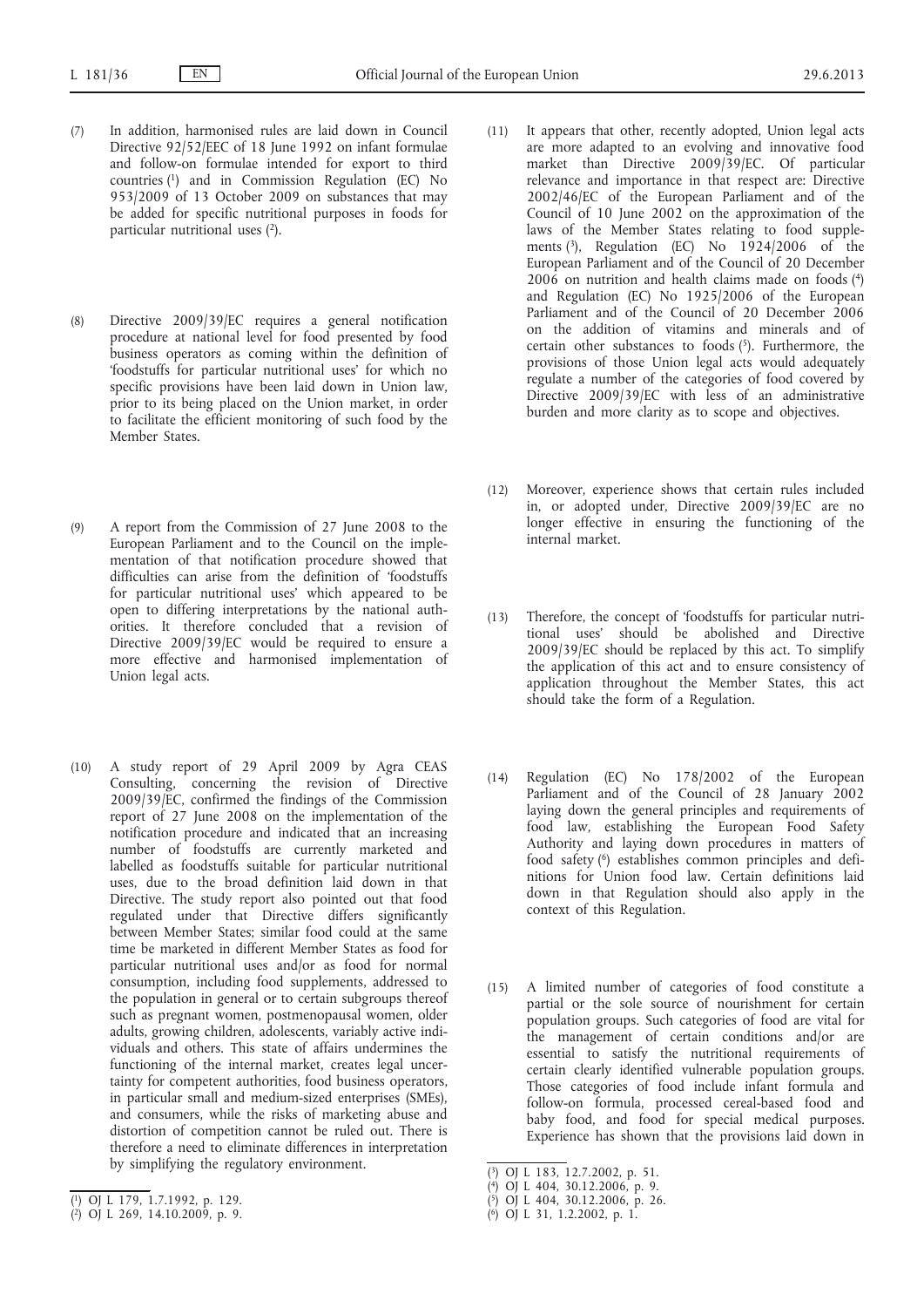Directives 1999/21/EC, 2006/125/EC and 2006/141/EC ensure the free movement of those categories of food in a satisfactory manner, while ensuring a high level of protection of public health. It is therefore appropriate that this Regulation focuses on the general compositional and information requirements for those categories of food, taking into account Directives 1999/21/EC, 2006/125/EC and 2006/141/EC.

- (16) In addition, in view of the growing rates of people with problems related to being overweight or obese, an increasing number of foods are placed on the market as total diet replacement for weight control. Currently, for such foods present in the market a distinction can be made between products intended for low calorie diets, which contain between 3 360 kJ (800 kcal) and 5 040 kJ (1 200 kcal), and products intended for very low calorie diets, which normally contain fewer than 3 360 kJ (800 kcal). Given the nature of the foods in question it is appropriate to lay down certain specific provisions for them. Experience has shown that the relevant provisions laid down in Directive 96/8/EC ensure the free movement of foods presented as total diet replacement for weight control in a satisfactory manner while ensuring a high level of protection of public health. It is therefore appropriate that this Regulation focuses on the general compositional and information requirements for foods intended to replace the whole of the daily diet including foods of which the energy content is very low, taking into account the relevant provisions of Directive 96/8/EC.
- (17) This Regulation should establish, inter alia, definitions of infant formula and follow-on formula, processed cerealbased food and baby food, food for special medical purposes, and total diet replacement for weight control, taking into account relevant provisions in Directives 96/8/EC, 1999/21/EC, 2006/125/EC and 2006/141/EC.
- (18) Regulation (EC) No 178/2002 establishes the principles of risk analysis in relation to food and establishes the structures and mechanisms for the scientific and technical evaluations which are undertaken by the European Food Safety Authority ('the Authority'). For the purpose of this Regulation, the Authority should be consulted on all matters likely to affect public health.
- (19) It is important that ingredients used in the manufacture of food covered by this Regulation are appropriate for satisfying the nutritional requirements of, and are suitable

for, the persons for whom such food is intended and that their nutritional adequacy has been established by generally accepted scientific data. Such adequacy should be demonstrated through a systematic review of the available scientific data.

- (20) Maximum residue levels of pesticides set out in relevant Union law, in particular Regulation (EC) No 396/2005 of the European Parliament and of the Council of 23 February 2005 on maximum residue levels of pesticides in or on food and feed of plant and animal origin (1), should apply without prejudice to specific provisions set out in this Regulation and delegated acts adopted pursuant to this Regulation.
- (21) The use of pesticides can lead to pesticide residues in food that is covered by this Regulation. Such use should, therefore, be restricted as much as possible, taking into account the requirements of Regulation (EC) No 1107/2009 of the European Parliament and of the Council of 21 October 2009 concerning the placing of plant protection products on the market (2). However, a restriction on, or a prohibition of, use would not necessarily guarantee that food covered by this Regulation, including food for infants and young children, is free from pesticides, since some pesticides contaminate the environment and their residues can be found in such food. Therefore, the maximum residue levels in such food should be set at the lowest achievable level to protect vulnerable population groups, taking into account good agricultural practices as well as other sources of exposure, such as environmental contamination.
- (22) Restrictions on and prohibitions of certain pesticides equivalent to those currently established in the Annexes to Directives 2006/125/EC and 2006/141/EC should be taken into account in delegated acts adopted pursuant to this Regulation. Those restrictions and prohibitions should be updated regularly, with particular attention to be paid to pesticides containing active substances, safeners or synergists classified in accordance with Regulation (EC) No 1272/2008 of the European Parliament and of the Council of 16 December 2008 on classification, labelling and packaging of substances and mixtures (3) as mutagen category 1A or 1B, carcinogen category 1A or 1B, toxic for reproduction category 1A or 1B, or considered to have endocrine-disrupting properties that can cause adverse effects in humans.

<sup>(</sup> 1) OJ L 70, 16.3.2005, p. 1.

<sup>(</sup> 2) OJ L 309, 24.11.2009, p. 1.

<sup>(</sup> 3) OJ L 353, 31.12.2008, p. 1.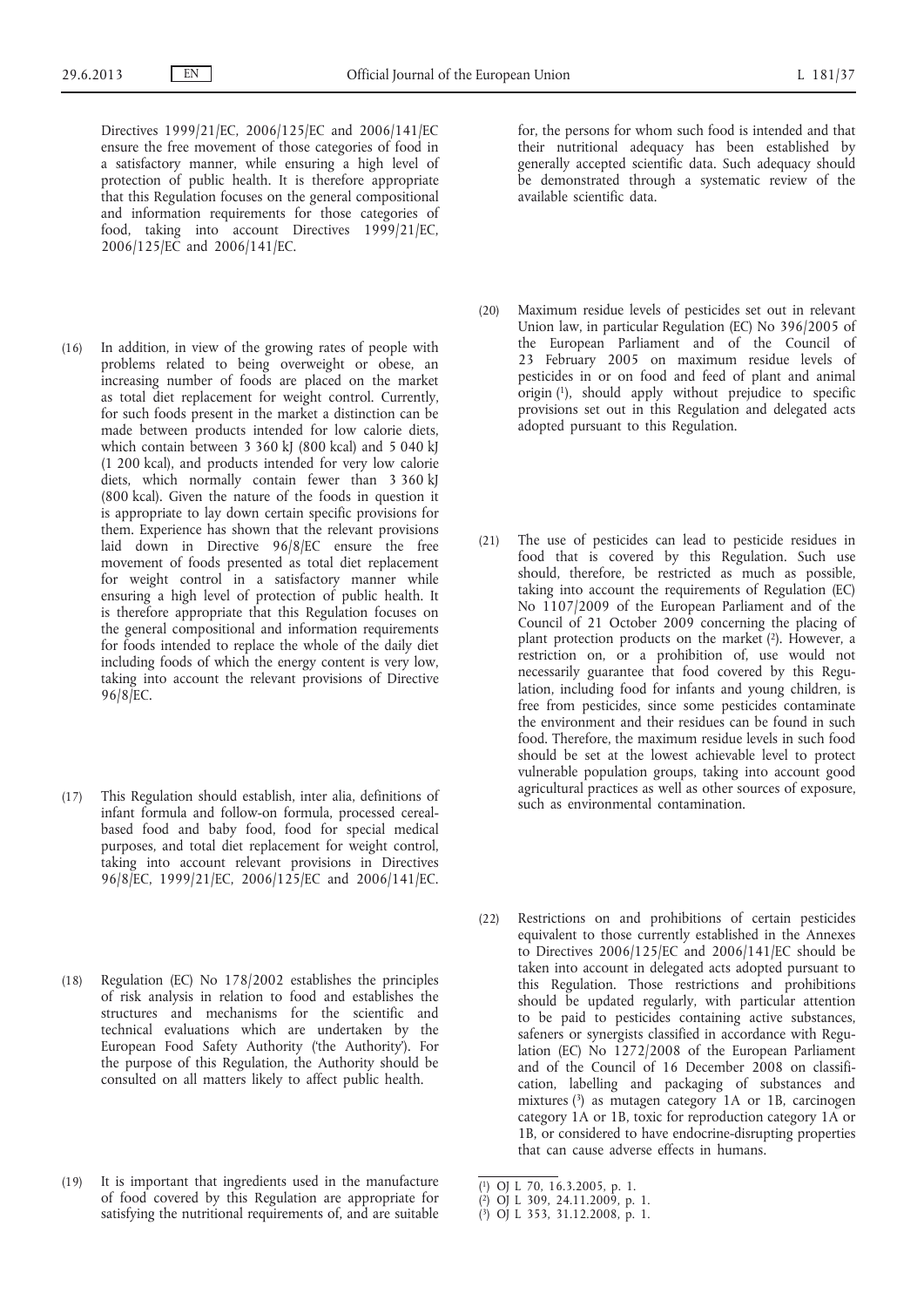- (23) Substances falling within the scope of Regulation (EC) No 258/97 of the European Parliament and of the Council of 27 January 1997 concerning novel foods and novel food ingredients (1) should not be added to food covered by this Regulation unless such substances fulfil the conditions for being placed on the market under Regulation (EC) No  $258/97$  in addition to the conditions set out in this Regulation and delegated acts adopted pursuant to this Regulation. When there is a significant change in the production method of a substance that has been used in accordance with this Regulation or a change in particle size of such a substance, for example through nanotechnology, that substance should be considered different from the one that has been used in accordance with this Regulation and should be re-evaluated under Regulation (EC) No 258/97 and subsequently under this Regulation.
- (24) Regulation (EU) No 1169/2011 of the European Parliament and of the Council of 25 October 2011 on the provision of food information to consumers  $(2)$  lays down general labelling requirements. Those labelling requirements should, as a general rule, apply to the categories of food covered by this Regulation. However, this Regulation should also provide for additional requirements to, or derogations from, Regulation (EU) No 1169/2011, where necessary, in order to meet the specific objectives of this Regulation.
- (25) The labelling, presentation or advertising of food covered by this Regulation should not attribute to such food the property of preventing, treating or curing a human disease nor should they imply such properties. Food for special medical purposes, however, is intended for the dietary management of patients with a limited, impaired or disturbed capacity, for example, to take ordinary food because of a specific disease, disorder or medical condition. Reference to the dietary management of diseases, disorders or medical conditions for which the food is intended should not be considered as attribution of the property of preventing, treating or curing a human disease.
- (26) In the interest of protecting vulnerable consumers, labelling requirements should ensure accurate product identification for consumers. In the case of infant

formula and follow-on formula, all written and pictorial information should enable a clear distinction to be made between different formulae. Difficulty in identifying the precise age of an infant pictured on labelling could confuse consumers and impede product identification. That risk should be avoided by appropriate restrictions on labelling. Furthermore, taking into account that infant formula constitutes food that satisfies by itself the nutritional requirements of infants from birth until introduction of appropriate complementary feeding, proper product identification is crucial for the protection of consumers. Appropriate restrictions should, therefore, be introduced concerning the presentation and advertising of infant formula.

- (27) This Regulation should provide the criteria for the establishment of the specific compositional and information requirements for infant formula, follow-on formula, processed cereal-based food and baby food, food for special medical purposes, and total diet replacement for weight control, taking into account Directives 96/8/EC, 1999/21/EC, 2006/125/EC and 2006/141/EC.
- (28) Regulation (EC) No 1924/2006 establishes the rules and conditions for the use of nutrition and health claims on food. Those rules should apply as a general rule to the categories of food covered by this Regulation, unless otherwise specified in this Regulation or delegated acts adopted pursuant to this Regulation.
- (29) According to the recommendations of the World Health Organisation (WHO), low birth weight infants should be fed mother's milk. Nonetheless, low birth weight infants and pre-term infants may have special nutritional requirements which cannot be met by mother's milk or standard infant formula. In fact, the nutritional requirements of a low birth weight infant and a preterm infant can depend on the medical condition of that infant, in particular on that infant's weight in comparison with that of an infant in good health, and on the number of weeks the infant is premature. It is to be decided on a case-by-case basis whether the infant's condition requires the consumption, under medical supervision, of a food for special medical purposes developed to satisfy the nutritional requirements of infants (formula) and adapted for the dietary management of that infant's specific condition.

<sup>(</sup> 1) OJ L 43, 14.2.1997, p. 1.

<sup>(</sup> 2) OJ L 304, 22.11.2011, p. 18.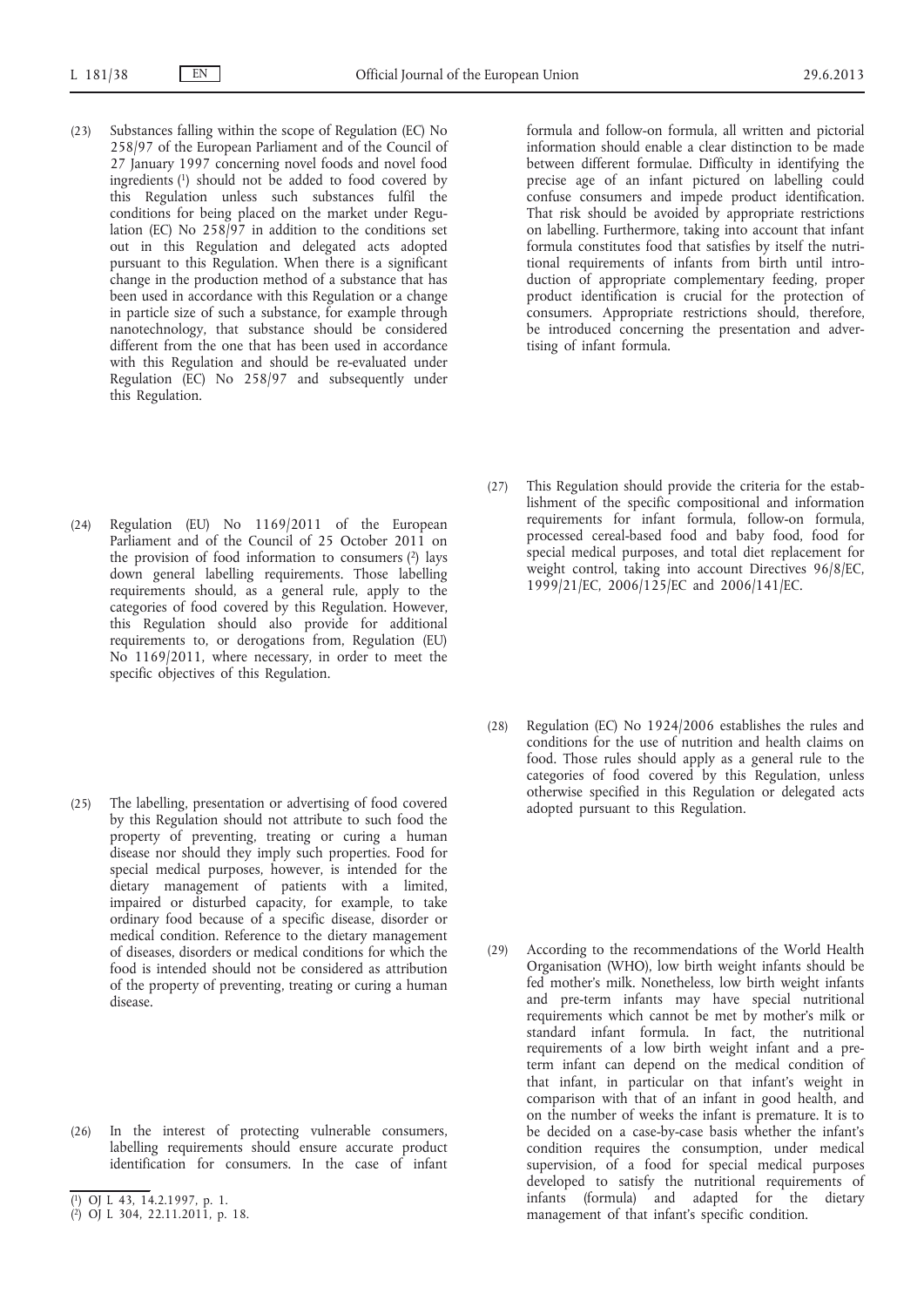- (30) Directive 1999/21/EC requires that certain compositional requirements for infant formula and for follow-on formula as set out in Directive 2006/141/EC apply to food for special medical purposes intended for infants, depending on their age. However, certain provisions, including those relating to labelling, presentation, advertising, and promotional and commercial practices, set out in Directive 2006/141/EC currently do not apply to such food. Developments in the market accompanied by a significant increase of such food make it necessary to review requirements for formulae intended for infants such as requirements on the use of pesticides in products intended for production of such formulae, pesticide residues, labelling, presentation, advertising, and promotional and commercial practices that should also apply, as appropriate, to food for special medical purposes developed to satisfy the nutritional requirements of infants.
- (31) There is an increasing number of milk-based drinks and similar products on the Union market which are promoted as being particularly suitable for young children. Such products, which can be derived from protein of animal or vegetable origin such as cows' milk, goats' milk, soy or rice, are often marketed as 'growing up milks' or 'toddlers' milks' or with similar terminology. While these products are currently regulated by different legal acts of the Union, such as Regulations (EC) No 178/2002, (EC) No 1924/2006 and (EC) No 1925/2006, and Directive 2009/39/EC, they are not covered by the existing specific measures applying to food intended for infants and young children. Different views exist as to whether such products satisfy the specific nutritional requirements of the population group they target. The Commission should therefore, after consulting the Authority, present to the European Parliament and to the Council a report on the necessity, if any, of special provisions regarding the composition, labelling and other types of requirements, if appropriate, of those products. This report should consider, inter alia, the nutritional requirements of young children and the role of those products in their diet, taking into account the pattern of consumption, the nutritional intake and the levels of exposure of young children to contaminants and pesticides. The report should also consider the composition of such products and whether they have any nutritional benefits when compared to a normal diet for a child who is being weaned. The Commission could accompany this report with a legislative proposal.
- (32) Directive 2009/39/EC provides that specific provisions can be adopted regarding the following two specific categories of food falling within the definition of foodstuffs for particular nutritional uses: 'food intended to meet the expenditure of intense muscular effort, especially for sportsmen' and 'food for persons suffering from carbohydrate metabolism disorders (diabetes)'. As regards special provisions for food for persons suffering from carbohydrate metabolism

disorders (diabetes), a Commission report to the European Parliament and to the Council of 26 June 2008 on foods for persons suffering from carbohydrate metabolism disorders (diabetes) concluded that the scientific basis for setting specific compositional requirements is lacking. With regard to food intended to meet the expenditure of intense muscular effort, especially for sportsmen, no successful conclusion could be reached as regards the development of specific provisions due to widely diverging views among the Member States and stakeholders concerning the scope of specific legislation, the number of subcategories of food to be included, the criteria for establishing compositional requirements and the potential impact on innovation in product development. Therefore, specific provisions should not be developed at this stage. Meanwhile, on the basis of requests submitted by food business operators, relevant claims have been considered for authorisation in accordance with Regulation (EC) No 1924/2006.

- (33) However, different views exist as to whether additional rules are needed to ensure an adequate protection of consumers of food intended for sportsmen, also called food intended to meet the expenditure of intense muscular effort. The Commission should, therefore, be invited, after consulting the Authority, to submit to the European Parliament and to the Council a report on the necessity, if any, of provisions concerning food intended for sportsmen. The consultation of the Authority should take into account the report of 28 February 2001 of the Scientific Committee on Food on composition and specification of food intended to meet the expenditure of intense muscular effort, especially for sportsmen. In its report, the Commission should, in particular, evaluate whether provisions are necessary to ensure the protection of consumers.
- (34) The Commission should be able to adopt technical guidelines aimed at facilitating compliance by food business operators, in particular SMEs, with this Regulation.
- (35) Taking into account the existing situation on the market and Directives 2006/125/EC and 2006/141/EC, and Regulation (EC) No 953/2009, it is appropriate to establish and include in the Annex to this Regulation a Union list of substances belonging to the following categories of substances: vitamins, minerals, amino acids, carnitine and taurine, nucleotides, choline and inositol. Among the substances belonging to those categories, it should only be permissible for those included in the Union list to be added to the categories of food covered by this Regulation. When substances are included in the Union list, it should be specified to which category of food covered by this Regulation such substances may be added.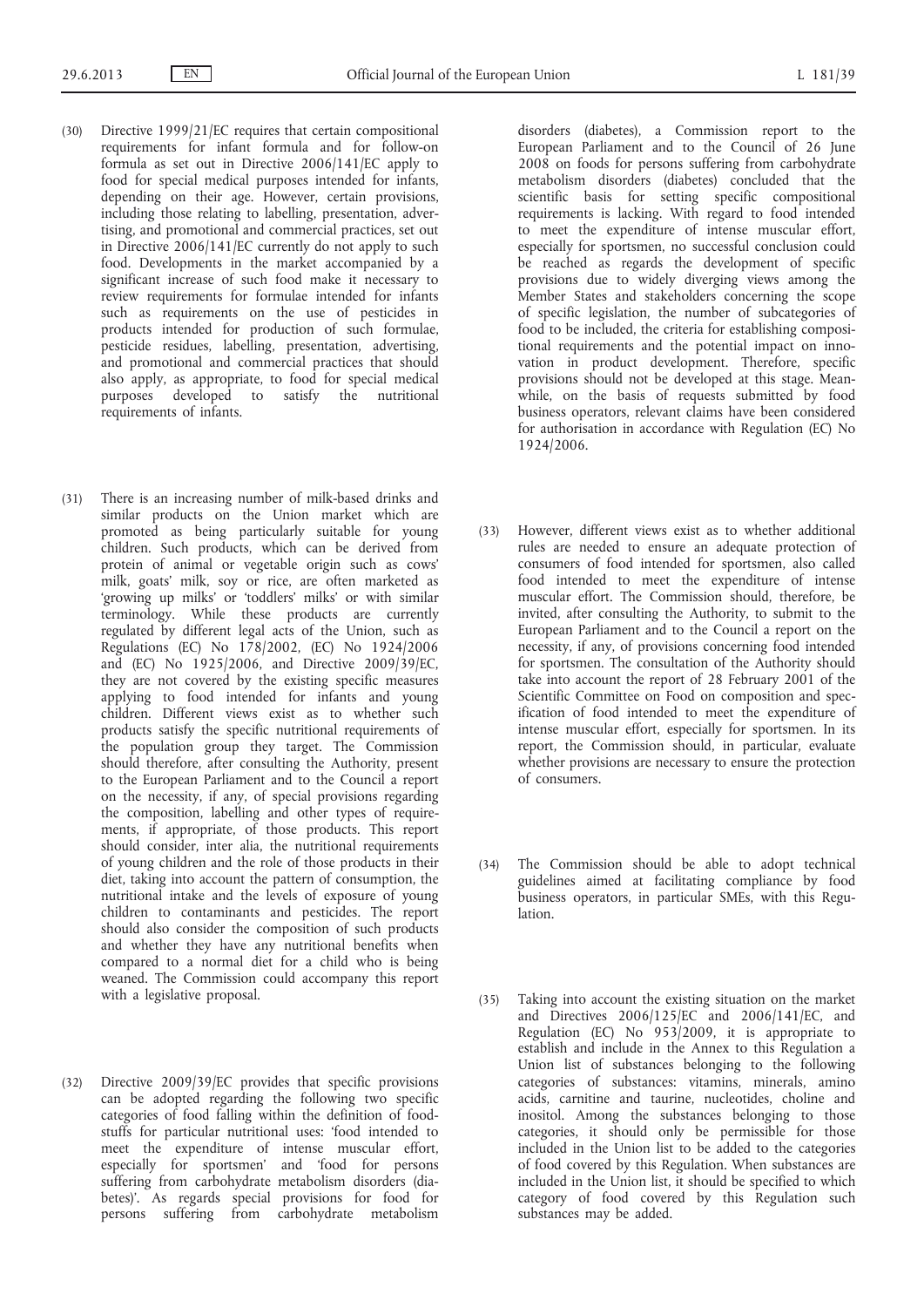- (36) The inclusion of substances in the Union list should not mean that their addition to one or more categories of food covered by this Regulation is necessary or desirable. The Union list is intended only to reflect which substances belonging to certain categories of substances are authorised to be added to one or more categories of food covered by this Regulation, whereas the specific compositional requirements are intended to establish the composition of each category of food covered by this Regulation.
- (37) A number of the substances that may be added to food covered by this Regulation could be added for technological purposes as food additives, colourings or flavourings, or for other such purposes, including authorised oenological practices and processes, provided for by relevant Union legal acts applicable to food. In this context specifications are adopted for those substances at Union level. It is appropriate that those specifications should be applicable to the substances whatever the purpose of their use in food unless otherwise provided for by this Regulation.
- (38) For the substances included in the Union list for which purity criteria have not yet been adopted at Union level, and in order to ensure a high level of protection of public health, generally acceptable purity criteria recommended by international organisations or agencies including but not limited to the Joint FAO/WHO Expert Committee on Food Additives (JECFA) and European Pharmacopoeia should apply. Member States should be permitted to maintain national rules setting stricter purity criteria, without prejudice to the rules set out in the TFEU.
- (39) In order to specify requirements for the categories of food covered by this Regulation, the power to adopt acts in accordance with Article 290 TFEU should be delegated to the Commission in respect of the laying down of specific compositional and information requirements with regard to the categories of food covered by this Regulation, including additional labelling requirements to, or derogations from, Regulation (EU) No 1169/2011 and with regard to the authorisation of nutrition and health claims. Furthermore, in order to enable consumers to benefit rapidly from technical and scientific progress, especially in relation to innovative products, and thus to stimulate innovation the power to adopt acts in accordance with Article 290 TFEU should also be delegated to the Commission in

respect of the regular updating of those specific requirements, taking into account all relevant data, including data provided by interested parties. In addition, in order to take into account technical progress, scientific developments or consumers' health, the power to adopt acts in accordance with Article 290 TFEU should be delegated to the Commission in respect of the addition of categories of substances that have a nutritional or physiological effect to be covered by the Union list, or in respect of the removal of such categories from the categories of substances covered by the Union list. For the same purposes and subject to additional requirements laid down in this Regulation, the power to adopt delegated acts in accordance with Article 290 TFEU should also be delegated to the Commission in respect of amending the Union list by adding a new substance, removing a substance or adding, removing or amending the elements in the Union list related to a substance. It is of particular importance that the Commission carry out appropriate consultations during its preparatory work, including at expert level. The Commission, when preparing and drawing up delegated acts, should ensure a simultaneous, timely and appropriate transmission of relevant documents to the European Parliament and to the Council.

- (40) In order to ensure uniform conditions for the implementation of this Regulation, implementing powers should be conferred on the Commission to decide whether a given food falls within the scope of this Regulation and to which category of food it belongs. Those powers should be exercised in accordance with Regulation (EU) No 182/2011 of the European Parliament and of the Council of 16 February 2011 laying down the rules and general principles concerning mechanisms for control by Member States of the Commission's exercise of implementing powers (1).
- (41) Currently, the rules on the use of the statements 'glutenfree' and 'very low gluten' are specified in Regulation (EC) No 41/2009. That Regulation harmonises the information that is provided to consumers on the absence or reduced presence of gluten in food and sets specific rules for food that is specially produced, prepared and/or processed in order to reduce the gluten content of one or more gluten-containing ingredients or to substitute such gluten-containing ingredients and other food that is made exclusively from ingredients that are naturally free of gluten. Regulation (EU) No 1169/2011 sets out rules on information to be provided for all food, including non-prepacked food, on the presence of ingredients, such as gluten-containing ingredients, with

<sup>(</sup> 1) OJ L 55, 28.2.2011, p. 13.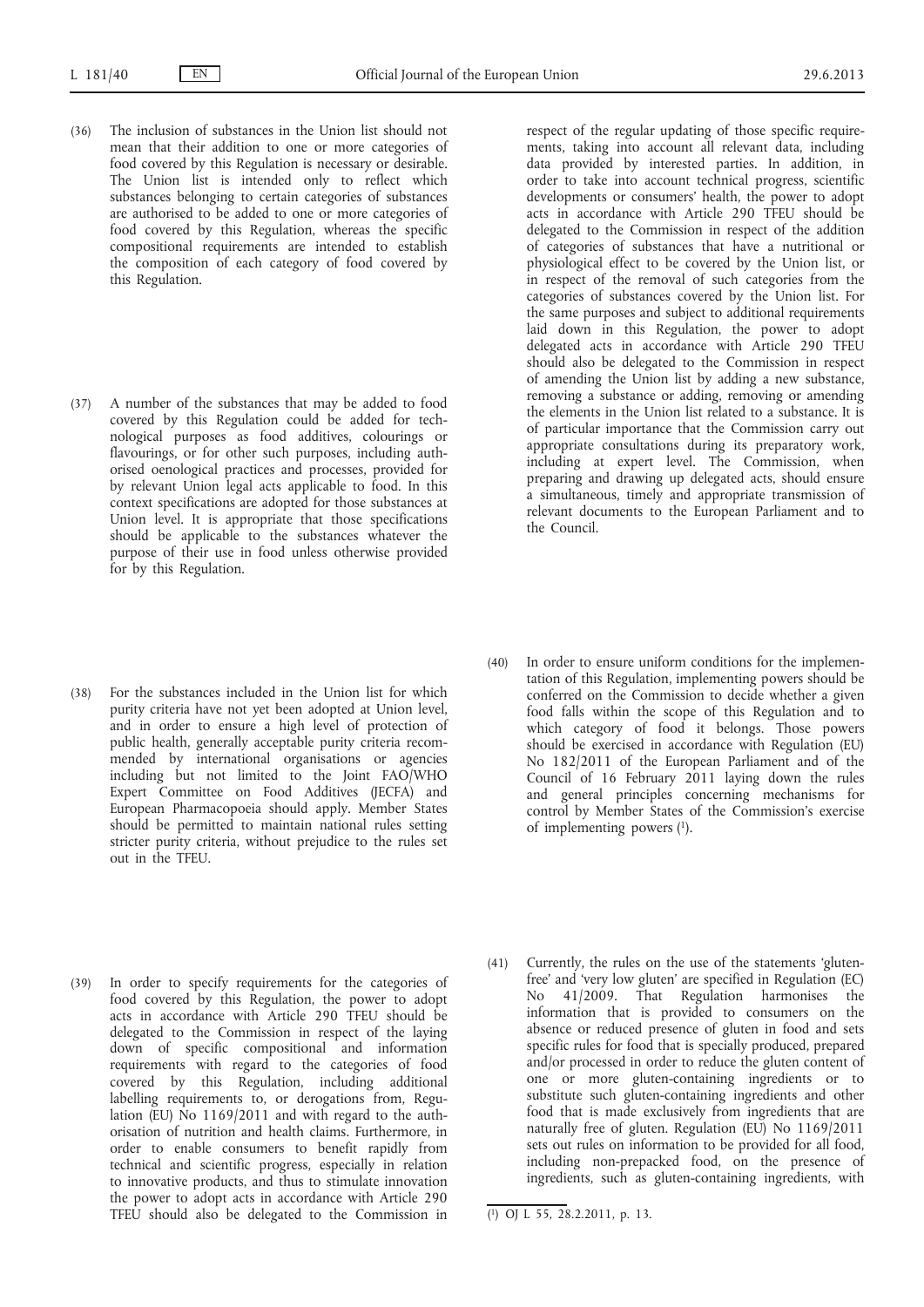a scientifically proven allergenic or intolerance effect in order to enable consumers, particularly those suffering from a food allergy or intolerance such as glutenintolerant people, to make informed choices which are safe for them. For the sake of clarity and consistency, the rules on the use of the statements 'gluten-free' and 'very low gluten' should also be regulated under Regulation (EU) No 1169/2011. The legal acts to be adopted pursuant to Regulation (EU) No 1169/2011, which are to transfer the rules on the use of the statements 'glutenfree' and 'very low gluten', as contained in Regulation (EC) No 41/2009, should ensure at least the same level of protection for people who are intolerant to gluten as currently provided for under Regulation (EC) No 41/2009. That transfer of rules should be completed before this Regulation applies. Furthermore, the Commission should consider how to ensure that people who are intolerant to gluten are adequately informed of the difference between a food that is specially produced, prepared and/or processed in order to reduce the gluten content of one or more glutencontaining ingredients and other food that is made exclusively from ingredients naturally free of gluten.

- (42) Labelling and compositional rules indicating the absence or reduced presence of lactose in food are currently not harmonised at Union level. Those indications are, however, important for people who are intolerant to lactose. Regulation (EU) No 1169/2011 sets out rules on information to be provided concerning substances with a scientifically proven allergenic or intolerant effect, to enable consumers, such as lactose-intolerant people, to make informed choices which are safe for them. For the sake of clarity and consistency, the establishment of rules on the use of statements indicating the absence or reduced presence of lactose in food should be regulated under Regulation (EU) No 1169/2011, taking into account the Scientific Opinion of the Authority of 10 September 2010 on lactose thresholds in lactose intolerance and galactosaemia.
- (43) 'Meal replacement for weight control' intended to replace part of the daily diet is considered as food for particular nutritional uses and is currently governed by specific rules under Directive 96/8/EC. However, more and more foods intended for the general population have appeared on the market carrying similar statements which are presented as health claims for weight control. In order to eliminate any potential confusion within this group of foods marketed for weight control and in the interests of legal certainty and coherence of Union legal acts, such statements should be regulated solely under Regulation (EC) No 1924/2006 and comply with requirements set out in that Regulation. It is necessary that technical adaptations made pursuant to Regulation (EC) No 1924/2006, relating to health claims referring to control of body weight and made in respect

of food presented as 'meal replacement for weight control', and to the conditions of use of such claims, as regulated by Directive 96/8/EC, be completed prior to the application of this Regulation.

- (44) This Regulation does not affect the obligation to respect fundamental rights and fundamental legal principles, including the freedom of expression, as enshrined in Article 11, in conjunction with Article 52, of the Charter of Fundamental Rights of the European Union, and in other relevant provisions.
- (45) Since the objectives of this Regulation, namely, the establishment of compositional and information requirements for certain categories of food, the establishment of a Union list of substances that may be added to certain categories of food and the establishment of the rules for the update of the Union list, cannot be sufficiently achieved by the Member States and can therefore, by reason of the scale of the proposed action, be better achieved at Union level, the Union may adopt measures, in accordance with the principle of subsidiarity as set out in Article 5 of the Treaty on European Union. In accordance with the principle of proportionality, as set out in that Article, this Regulation does not go beyond what is necessary in order to achieve those objectives.
- (46) Directive 92/52/EEC provides that infant formulae and follow-on formulae exported or re-exported from the Union are to comply with Union law unless otherwise requested or stipulated by provisions established by the importing country. That principle has already been established for food in Regulation (EC) No 178/2002. For the sake of simplification and legal certainty, Directive 92/52/EEC should therefore be repealed.
- (47) Directives 96/8/EC, 1999/21/EC, 2006/125/EC, 2006/141/EC, 2009/39/EC and Regulations (EC) No 41/2009 and (EC) No 953/2009 should also be repealed.
- (48) Adequate transitional measures are necessary to enable food business operators to adapt to the requirements of this Regulation,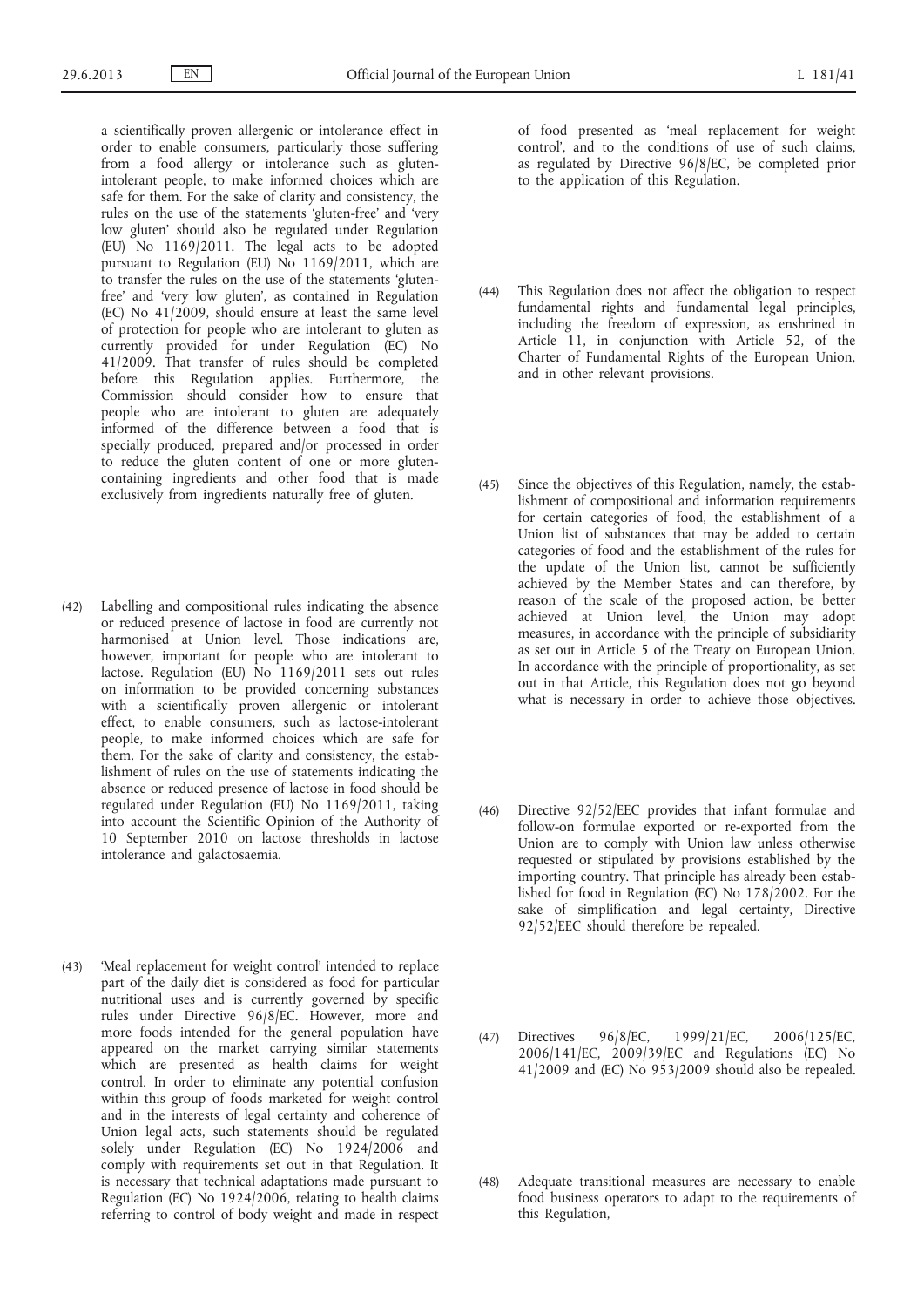HAVE ADOPTED THIS REGULATION:

### CHAPTER I

### **GENERAL PROVISIONS**

### *Article 1*

### **Subject matter**

1. This Regulation establishes compositional and information requirements for the following categories of food:

(a) infant formula and follow-on formula;

- (b) processed cereal-based food and baby food;
- (c) food for special medical purposes;
- (d) total diet replacement for weight control.

2. This Regulation establishes a Union list of substances that may be added to one or more of the categories of food referred to in paragraph 1 and lays down the rules applicable to the updating of that list.

### *Article 2*

### **Definitions**

1. For the purposes of this Regulation, the following definitions shall apply:

- (a) the definitions of 'food', 'food business operator', 'retail' and 'placing on the market' set out respectively in Article 2 and points (3), (7) and (8) of Article 3 of Regulation (EC) No 178/2002;
- (b) the definitions of 'prepacked food', 'labelling' and 'engineered nanomaterial' set out respectively in points (e), (j) and (t) of Article 2(2) of Regulation (EU) No  $1169/2011$ ;
- (c) the definitions of 'nutrition claim' and 'health claim' set out respectively in points (4) and (5) of Article 2(2) of Regulation (EC) No 1924/2006.
- 2. The following definitions shall also apply:
- (a) 'infant' means a child under the age of 12 months;
- (b) 'young child' means a child aged between one and three years;
- (c) 'infant formula' means food intended for use by infants during the first months of life and satisfying by itself the nutritional requirements of such infants until the introduction of appropriate complementary feeding;
- (d) 'follow-on formula' means food intended for use by infants when appropriate complementary feeding is introduced and which constitutes the principal liquid element in a progressively diversified diet of such infants;
- (e) 'processed cereal-based food' means food:
	- (i) intended to fulfil the particular requirements of infants in good health while they are being weaned, and of young children in good health as a supplement to their diet and/or for their progressive adaptation, to ordinary food; and
	- (ii) pertaining to one of the following categories:
		- simple cereals which are or have to be reconstituted with milk or other appropriate nutritious liquids,
		- cereals with an added high protein food which are or have to be reconstituted with water or other protein-free liquid,
		- pastas which are to be used after cooking in boiling water or other appropriate liquids,
		- rusks and biscuits which are to be used either directly or, after pulverisation, with the addition of water, milk or other suitable liquids;
- (f) 'baby food' means food intended to fulfil the particular requirements of infants in good health while they are being weaned, and of young children in good health as a supplement to their diet and/or for their progressive adaptation to ordinary food, excluding:
	- (i) processed cereal-based food; and
	- (ii) milk-based drinks and similar products intended for young children;
- (g) 'food for special medical purposes' means food specially processed or formulated and intended for the dietary management of patients, including infants, to be used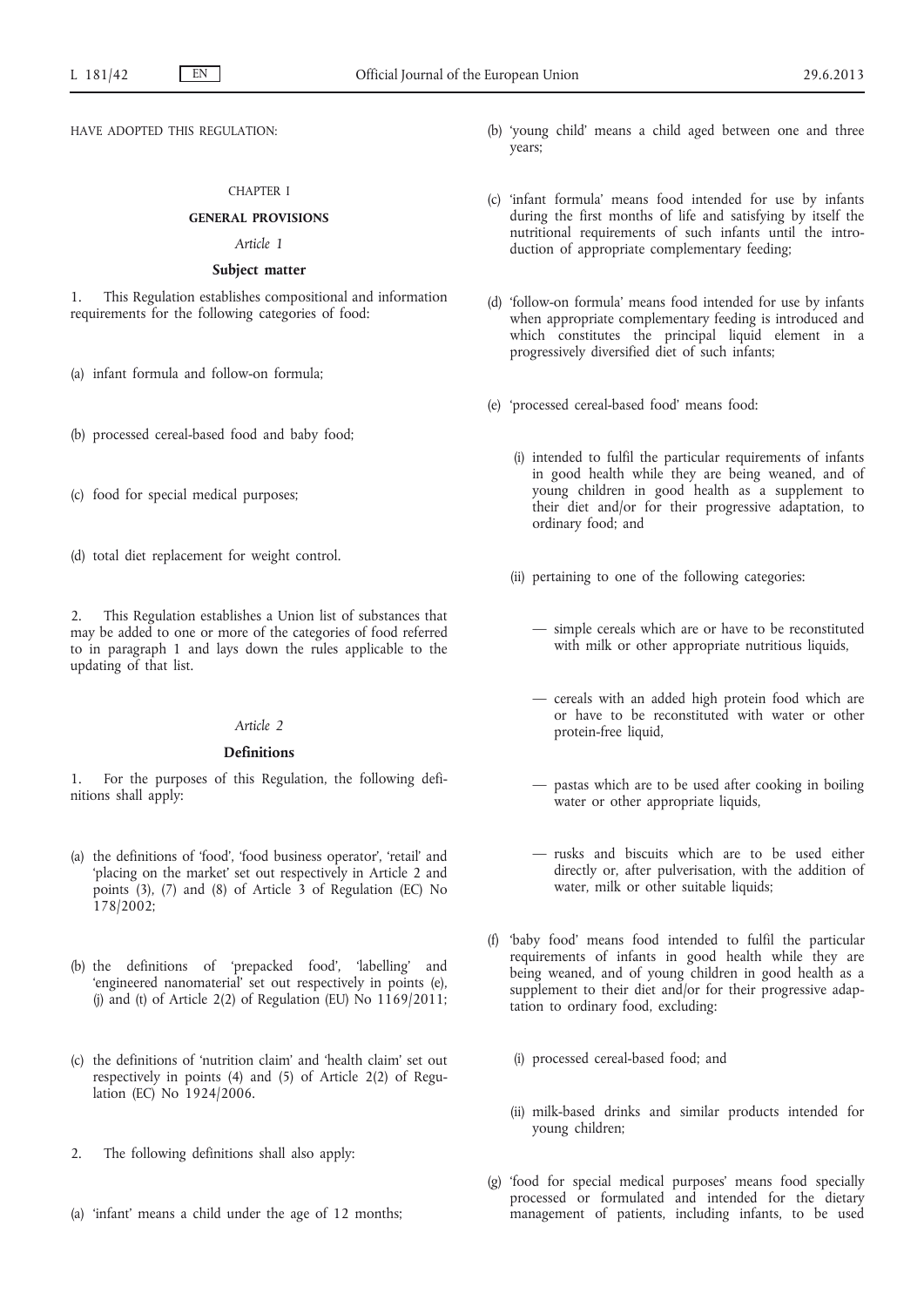under medical supervision; it is intended for the exclusive or partial feeding of patients with a limited, impaired or disturbed capacity to take, digest, absorb, metabolise or excrete ordinary food or certain nutrients contained therein, or metabolites, or with other medically-determined nutrient requirements, whose dietary management cannot be achieved by modification of the normal diet alone;

(h) 'total diet replacement for weight control' means food specially formulated for use in energy restricted diets for weight reduction which, when used as instructed by the food business operator, replaces the whole daily diet.

### *Article 3*

### **Interpretation decisions**

In order to ensure the uniform implementation of this Regulation, the Commission may decide, by means of implementing acts:

- (a) whether a given food falls within the scope of this Regulation;
- (b) to which specific category of food referred to in Article 1(1) a given food belongs.

Those implementing acts shall be adopted in accordance with the examination procedure referred to in Article 17(2).

### *Article 4*

#### **Placing on the market**

1. Food referred to in Article 1(1) may only be placed on the market if it complies with this Regulation.

2. Food referred to in Article 1(1) shall only be allowed on the retail market in the form of prepacked food.

3. Member States may not restrict or forbid the placing on the market of food which complies with this Regulation, for reasons related to its composition, manufacture, presentation or labelling.

#### *Article 5*

#### **Precautionary principle**

In order to ensure a high level of health protection in relation to the persons for whom the food referred to in Article 1(1) of this Regulation is intended, the precautionary principle as set out in Article 7 of Regulation (EC) No 178/2002 shall apply.

#### CHAPTER II

#### **COMPOSITIONAL AND INFORMATION REQUIREMENTS**

#### *SECTION 1*

### *General requirements*

*Article 6*

#### **General provisions**

1. Food referred to in Article 1(1) shall comply with any requirement of Union law applicable to food.

2. The requirements laid down in this Regulation shall prevail over any conflicting requirement of Union law applicable to food.

### *Article 7*

### **Opinions of the Authority**

The Authority shall provide scientific opinions in accordance with Articles 22 and 23 of Regulation (EC) No 178/2002 for the purpose of the application of this Regulation. Those opinions shall serve as the scientific basis for any Union measure adopted pursuant to this Regulation which is likely to have an effect on public health.

#### *Article 8*

### **Access to documents**

The Commission shall apply Regulation (EC) No 1049/2001 of the European Parliament and of the Council of 30 May 2001 regarding public access to European Parliament, Council and Commission documents  $(1)$  to applications for access to any document covered by this Regulation.

### *Article 9*

#### **General compositional and information requirements**

1. The composition of food referred to in Article 1(1) shall be such that it is appropriate for satisfying the nutritional requirements of, and is suitable for, the persons for whom it is intended, in accordance with generally accepted scientific data.

Food referred to in Article 1(1) shall not contain any substance in such quantity as to endanger the health of the persons for whom it is intended.

<sup>(</sup> 1) OJ L 145, 31.5.2001, p. 43.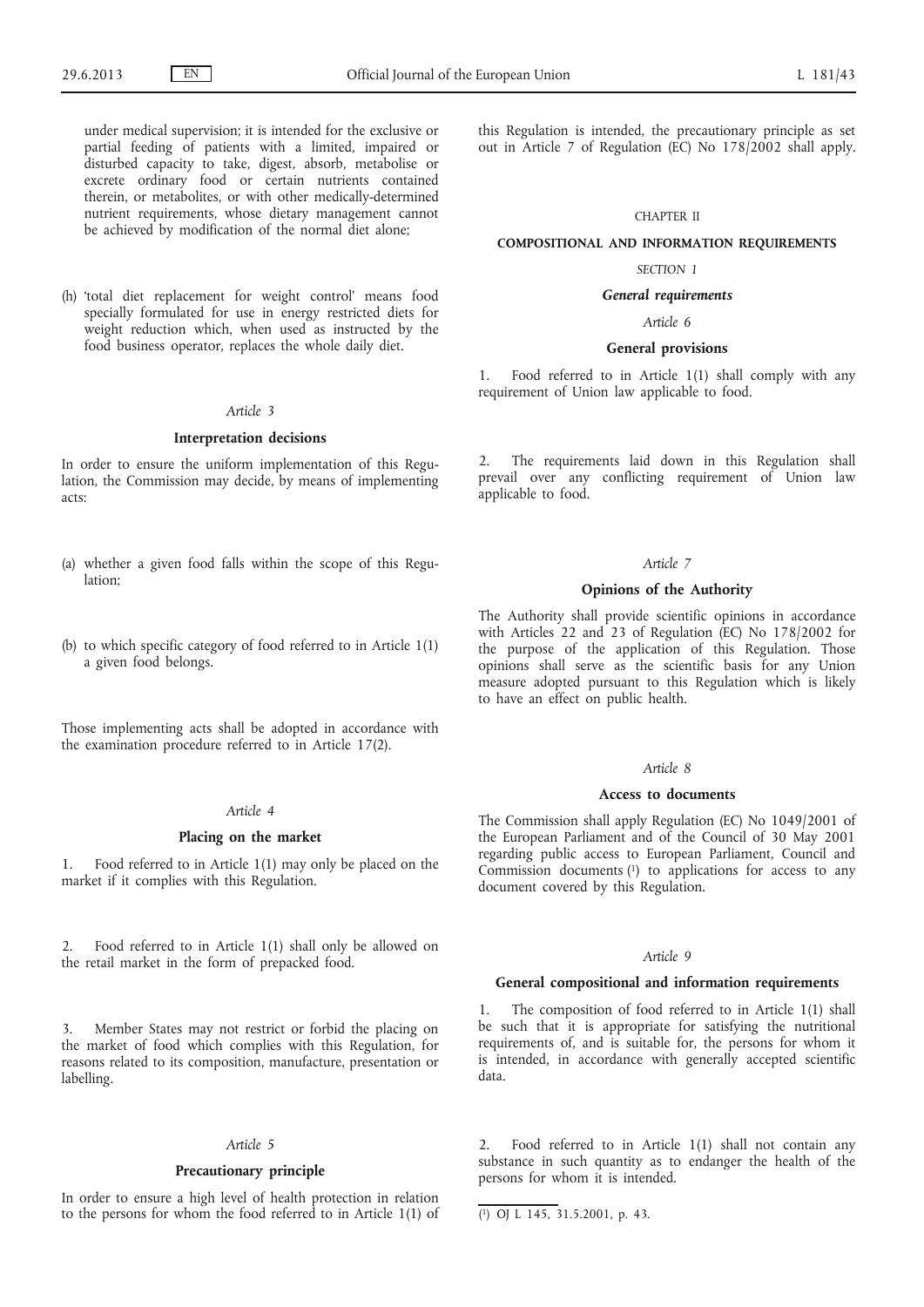For substances which are engineered nanomaterials, compliance with the requirement referred to in the first subparagraph shall be demonstrated on the basis of adequate test methods, where appropriate.

3. On the basis of generally accepted scientific data, substances added to food referred to in Article 1(1) for the purposes of the requirements under paragraph 1 of this Article shall be bio-available for use by the human body, have a nutritional or physiological effect and be suitable for the persons for whom the food is intended.

4. Without prejudice to Article 4(1) of this Regulation, food referred to in Article 1(1) of this Regulation may contain substances covered by Article 1 of Regulation (EC) No 258/97, provided that those substances fulfil the conditions under that Regulation for being placed on the market.

The labelling, presentation and advertising of food referred to in Article 1(1) shall provide information for the appropriate use of such food, and shall not mislead, or attribute to such food the property of preventing, treating or curing a human disease, or imply such properties.

6. Paragraph 5 shall not prevent the dissemination of any useful information or recommendations exclusively intended for persons having qualifications in medicine, nutrition, pharmacy, or for other healthcare professionals responsible for maternal care and childcare.

#### *Article 10*

### **Additional requirements for infant formula and follow-on formula**

1. The labelling, presentation and advertising of infant formula and follow-on formula shall be designed so as not to discourage breast-feeding.

2. The labelling, presentation and advertising of infant formula, and the labelling of follow-on formula shall not include pictures of infants, or other pictures or text which may idealise the use of such formulae.

Without prejudice to the first subparagraph, graphic representations for easy identification of infant formula and follow-on formula and for illustrating methods of preparation shall be permitted.

#### *SECTION 2*

### *Specific requirements*

### *Article 11*

#### **Specific compositional and information requirements**

1. Subject to the general requirements set out in Articles 6 and 9, to the additional requirements of Article 10, and taking into account relevant technical and scientific progress, the Commission shall be empowered to adopt delegated acts in accordance with Article 18, with respect to the following:

- (a) the specific compositional requirements applicable to food referred to in Article 1(1), with the exception of requirements as set out in the Annex;
- (b) the specific requirements on the use of pesticides in products intended for the production of food referred to in Article 1(1) and on pesticide residues in such food. The specific requirements for the categories of food referred to in points (a) and (b) of Article  $1(1)$  and food for special medical purposes developed to satisfy the nutritional requirements of infants and young children shall be updated regularly and include, inter alia, provisions to restrict the use of pesticides as much as possible;
- (c) the specific requirements on labelling, presentation and advertising of food referred to in Article 1(1), including the authorisation of nutrition and health claims in relation thereto;
- (d) the notification requirements for the placing on the market of food referred to in Article 1(1), in order to facilitate the efficient official monitoring of such food, and on the basis of which food business operators shall notify the competent authorities of Member States where that food is being marketed;
- (e) the requirements concerning promotional and commercial practices relating to infant formula;
- (f) the requirements concerning information to be provided in relation to infant and young child feeding in order to ensure adequate information on appropriate feeding practices;
- (g) the specific requirements for food for special medical purposes developed to satisfy the nutritional requirements of infants, including compositional requirements and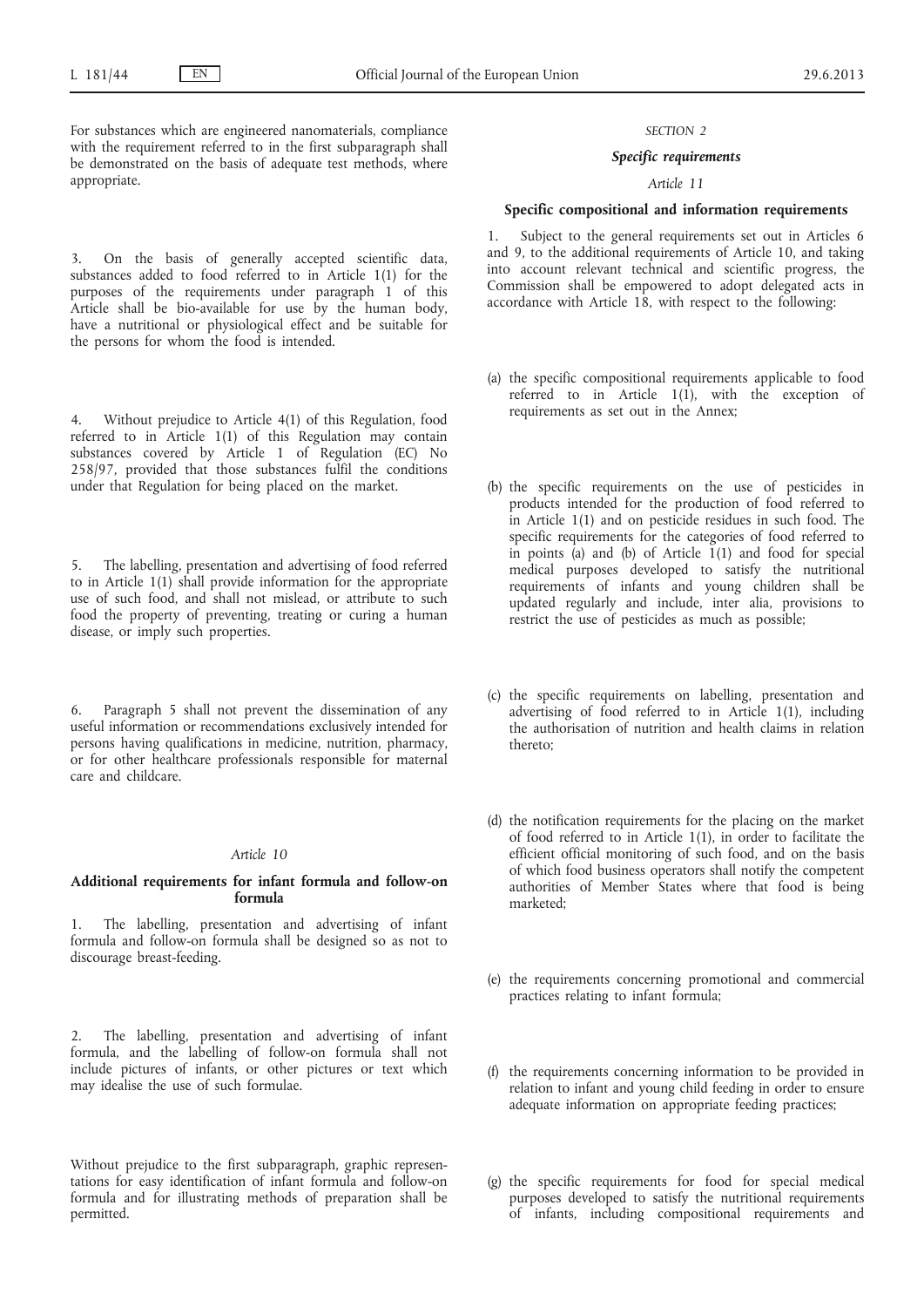requirements on the use of pesticides in products intended for the production of such food, pesticide residues, labelling, presentation, advertising, and promotional and commercial practices, as appropriate.

These delegated acts shall be adopted by 20 July 2015.

2. Subject to the general requirements set out in Articles 6 and 9, to the additional requirements of Article 10, and taking into account relevant technical and scientific progress, including data provided by interested parties in relation to innovative products, the Commission shall be empowered to adopt delegated acts in accordance with Article 18 in order to update the acts referred to in paragraph 1 of this Article.

Where in the case of emerging health risks, imperative grounds of urgency so require, the procedure provided for in Article 19 shall apply to delegated acts adopted pursuant to this paragraph.

### *Article 12*

### **Milk-based drinks and similar products intended for young children**

By 20 July 2015, the Commission shall, after consulting the Authority, present to the European Parliament and to the Council a report on the necessity, if any, of special provisions for milk-based drinks and similar products intended for young children regarding compositional and labelling requirements and, if appropriate, other types of requirements. The Commission shall consider in the report, inter alia, the nutritional requirements of young children, the role of those products in the diet of young children and whether those products have any nutritional benefits when compared to a normal diet for a child who is being weaned. Such a report may, if necessary, be accompanied by an appropriate legislative proposal.

#### *Article 13*

### **Food intended for sportspeople**

By 20 July 2015, the Commission shall, after consulting the Authority, present to the European Parliament and to the Council a report on the necessity, if any, of provisions for food intended for sportspeople. Such a report may, if necessary, be accompanied by an appropriate legislative proposal.

#### *Article 14*

### **Technical guidelines**

The Commission may adopt technical guidelines to facilitate compliance by food business operators, in particular SMEs, with this Chapter and Chapter III.

# CHAPTER III

### **UNION LIST**

### *Article 15*

### **Union list**

1. Substances belonging to the following categories of substances may be added to one or more of the categories of food referred to in Article 1(1), provided that these substances are included in the Union list set out in the Annex and comply with the elements contained in the Union list in accordance with paragraph 3 of this Article:

(a) vitamins;

- (b) minerals;
- (c) amino acids;
- (d) carnitine and taurine;
- (e) nucleotides;
- (f) choline and inositol.

Substances that are included in the Union list shall meet the general requirements set out in Articles 6 and 9 and, where applicable, the specific requirements established in accordance with Article 11.

- 3. The Union list shall contain the following elements:
- (a) the category of food referred to in Article 1(1) to which substances belonging to the categories of substances listed in paragraph 1 of this Article may be added;
- (b) the name, the description of the substance and, where appropriate, the specification of its form;
- (c) where appropriate, the conditions of use of the substance;
- (d) where appropriate, the purity criteria applicable to the substance.

Purity criteria established by Union law applicable to food, which apply to the substances included in the Union list when they are used in the manufacture of food for purposes other than those covered by this Regulation, shall also apply to those substances when they are used for purposes covered by this Regulation unless otherwise specified in this Regulation.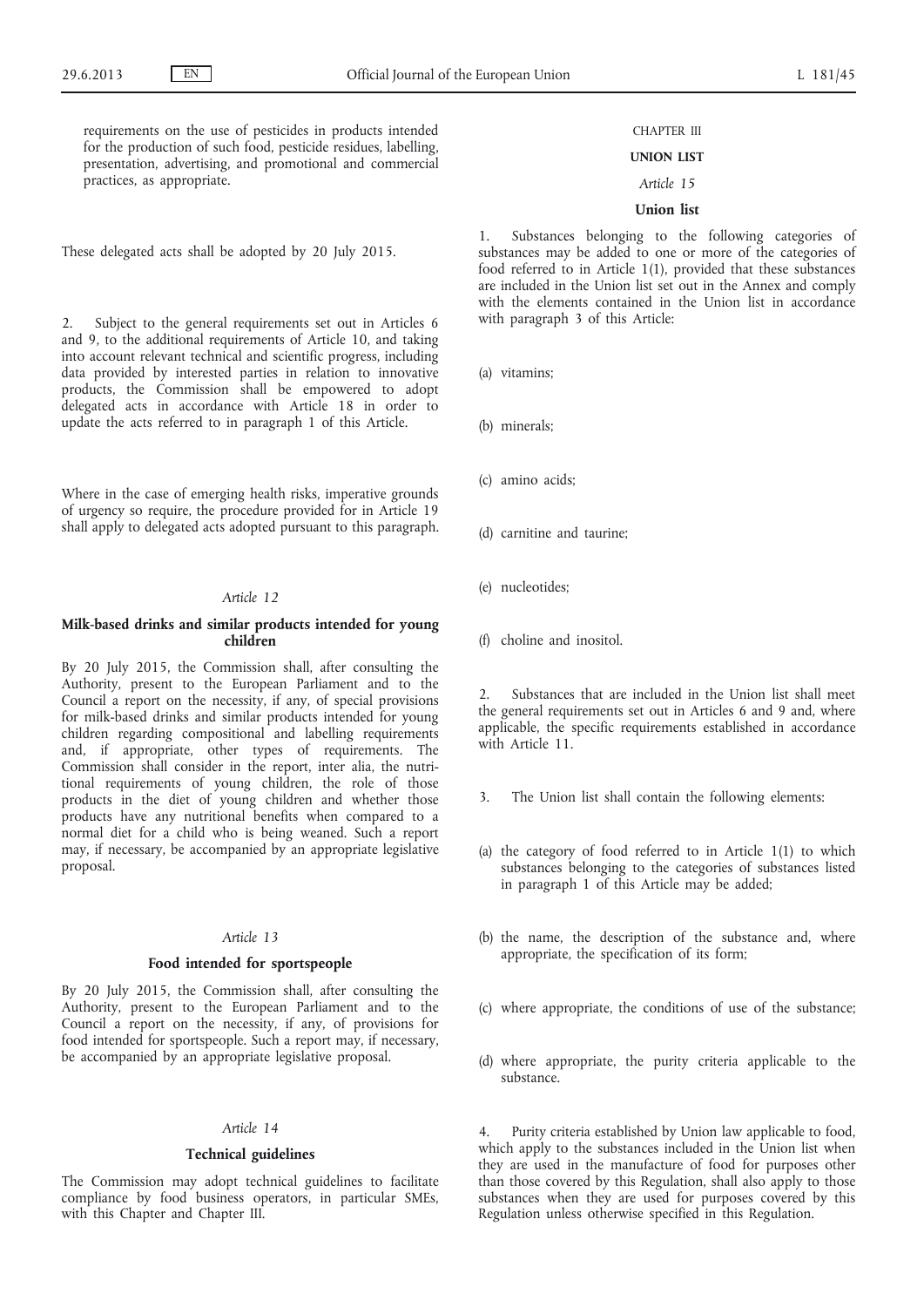5. For substances included in the Union list for which purity criteria are not established by Union law applicable to food, generally acceptable purity criteria recommended by international bodies shall apply until the establishment of such criteria.

Member States may maintain national rules setting stricter purity criteria.

6. In order to take into account technical progress, scientific developments or the protection of consumers' health, the Commission shall be empowered to adopt, in relation to the categories of substances listed in paragraph 1 of this Article, delegated acts in accordance with Article 18 with respect to the following:

(a) the removal of a category of substances;

(b) the addition of a category of substances that have a nutritional or physiological effect.

7. Substances belonging to categories not listed in paragraph 1 of this Article may be added to food referred to in Article  $1(1)$ , provided that they satisfy the general requirements set out in Articles 6 and 9 and, where applicable, the specific requirements established in accordance with Article 11.

#### *Article 16*

### **Updating the Union list**

1. Subject to the general requirements set out in Articles 6 and 9 and, where applicable, the specific requirements established in accordance with Article 11, and in order to take into account technical progress, scientific developments or the protection of consumers' health, the Commission shall be empowered to adopt delegated acts in accordance with Article 18, to amend the Annex, with respect to the following:

- (a) the addition of a substance to the Union list;
- (b) the removal of a substance from the Union list;
- (c) the addition, removal or amendment of the elements referred to in Article 15(3).

2. Where, in the case of emerging health risks, imperative grounds of urgency so require, the procedure provided for in Article 19 shall apply to delegated acts adopted pursuant to this Article.

#### CHAPTER IV

#### **PROCEDURAL PROVISIONS**

#### *Article 17*

#### **Committee procedure**

The Commission shall be assisted by the Standing Committee on the Food Chain and Animal Health established by Regulation (EC) No 178/2002. That committee shall be a committee within the meaning of Regulation (EU) No 182/2011.

2. Where reference is made to this paragraph, Article 5 of Regulation (EU) No 182/2011 shall apply.

Where the opinion of the committee is to be obtained by written procedure, that procedure shall be terminated without result when, within the time-limit for delivery of the opinion, the chair of the committee so decides or a simple majority of committee members so request.

#### *Article 18*

#### **Exercise of the delegation**

The power to adopt delegated acts is conferred on the Commission subject to the conditions laid down in this Article.

The power to adopt delegated acts referred to in Article 11, Article 15(6) and Article 16(1) shall be conferred on the Commission for a period of five years from 19 July 2013. The Commission shall draw up a report in respect of the delegation of power not later than nine months before the end of the five-year period. The delegation of power shall be tacitly extended for periods of an identical duration, unless the European Parliament or the Council opposes such extension not later than three months before the end of each period.

3. The delegation of power referred to in Article 11, Article 15(6) and Article 16(1) may be revoked at any time by the European Parliament or by the Council. A decision to revoke shall put an end to the delegation of the power specified in that decision. It shall take effect the day following the publication of the decision in the *Official Journal of the European Union* or at a later date specified therein. It shall not affect the validity of any delegated acts already in force.

As soon as it adopts a delegated act, the Commission shall notify it simultaneously to the European Parliament and to the Council.

5. A delegated act adopted pursuant to Article 11, Article 15(6) and Article 16(1) shall enter into force only if no objection has been expressed either by the European Parliament or the Council within a period of two months of notification of that act to the European Parliament and the Council or if, before the expiry of that period, the European Parliament and the Council have both informed the Commission that they will not object. That period shall be extended by two months at the initiative of the European Parliament or of the Council.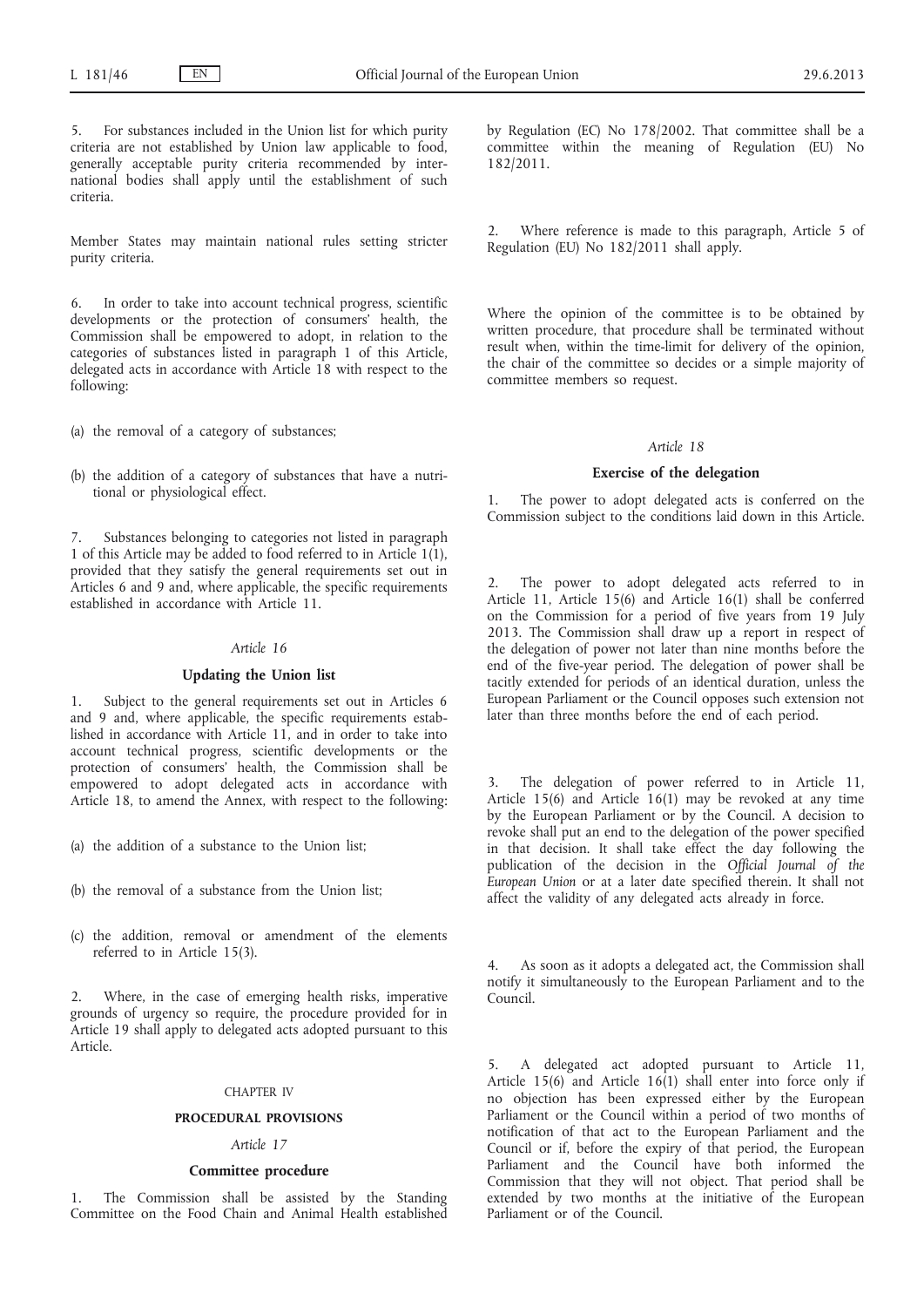#### *Article 19*

### **Urgency procedure**

1. Delegated acts adopted under this Article shall enter into force without delay and shall apply as long as no objection is expressed in accordance with paragraph 2. The notification of a delegated act to the European Parliament and to the Council shall state the reasons for the use of the urgency procedure.

2. Either the European Parliament or the Council may object to a delegated act in accordance with the procedure referred to in Article 18(5). In such a case, the Commission shall repeal the act without delay following the notification of the decision to object by the European Parliament or by the Council.

### CHAPTER V

#### **FINAL PROVISIONS**

### *Article 20*

#### **Repeal**

1. Directive 2009/39/EC is repealed with effect from 20 July 2016. References to the repealed act shall be construed as references to this Regulation.

2. Directive 92/52/EEC and Regulation (EC) No 41/2009 are repealed with effect from 20 July 2016.

3. Without prejudice to the first subparagraph of paragraph 4, Directive  $96/8/EC$  shall not apply from 20 July 2016 to foods presented as a replacement for one or more meals of the daily diet.

Regulation (EC) No 953/2009 and Directives 96/8/EC, 1999/21/EC, 2006/125/EC and 2006/141/EC are repealed from the date of application of the delegated acts referred to in Article 11(1).

In the case of conflict between Regulation (EC) No 953/2009, Directives 96/8/EC, 1999/21/EC, 2006/125/EC, 2006/141/EC and this Regulation, this Regulation shall prevail.

#### *Article 21*

### **Transitional measures**

1. Food referred to in Article 1(1) of this Regulation which does not comply with this Regulation but complies with Directive 2009/39/EC, and, as applicable, with Regulation (EC) No 953/2009 and Directives 96/8/EC, 1999/21/EC, 2006/125/EC and 2006/141/EC, and which is placed on the market or labelled before 20 July 2016 may continue to be marketed after that date until stocks of such food are exhausted.

Where the date of application of the delegated acts referred to in Article 11(1) of this Regulation is after 20 July 2016, food referred to in Article 1(1) which complies with this Regulation and, as applicable, with Regulation (EC) No  $953/2009$  and Directives  $96/8$ /EC,  $1999/21$ /EC,  $2006/125$ /EC and Directives 96/8/EC, 1999/21/EC, 2006/125/EC and 2006/141/EC but does not comply with those delegated acts, and which is placed on the market or labelled before the date of application of those delegated acts, may continue to be marketed after that date until stocks of such food are exhausted.

Food which is not referred to in Article  $1(1)$  of this Regulation but which is placed on the market or labelled in accordance with Directive 2009/39/EC and Regulation (EC) No 953/2009, and, as applicable, with Directive 96/8/EC and Regulation (EC) No 41/2009 before 20 July 2016 may continue to be marketed after that date until stocks of such food are exhausted.

#### *Article 22*

### **Entry into force**

This Regulation shall enter into force on the twentieth day following that of its publication in the *Official Journal of the European Union*.

It shall apply from 20 July 2016, with the exception of the following:

- Articles 11, 16, 18 and 19 which shall apply from 19 July 2013.
- Article 15 and the Annex to this Regulation which shall apply from the date of application of the delegated acts referred to in Article 11(1).

This Regulation shall be binding in its entirety and directly applicable in all Member States.

Done at Strasbourg, 12 June 2013.

*For the European Parliament The President* M. SCHULZ

*For the Council The President* L. CREIGHTON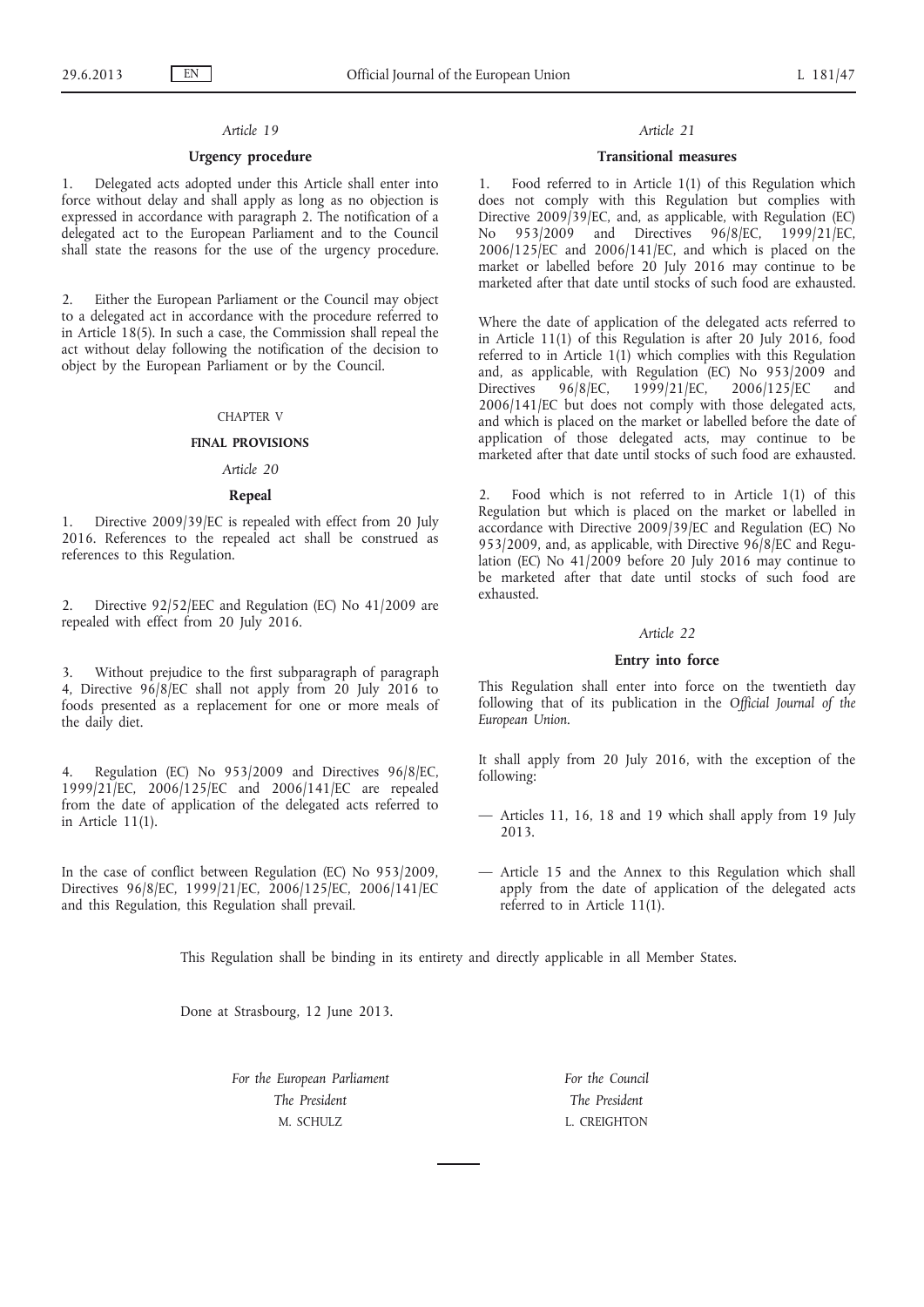# *ANNEX*

# **Union list as referred to in Article 15(1)**

|           |           |                                                                              | Category of food                           |                                                 |                                      |                                                 |
|-----------|-----------|------------------------------------------------------------------------------|--------------------------------------------|-------------------------------------------------|--------------------------------------|-------------------------------------------------|
| Substance |           |                                                                              | Infant formula<br>and follow on<br>formula | Processed<br>cereal-based food<br>and baby food | Food for special<br>medical purposes | Total diet<br>replacement for<br>weight control |
| Vitamins  |           |                                                                              |                                            |                                                 |                                      |                                                 |
|           | Vitamin A |                                                                              |                                            |                                                 |                                      |                                                 |
|           |           | retinol                                                                      | X                                          | X                                               | X                                    | X                                               |
|           |           | retinyl acetate                                                              | X                                          | X                                               | X                                    | X                                               |
|           |           | retinyl palmitate                                                            | X                                          | $\mathbf X$                                     | X                                    | X                                               |
|           |           | beta-carotene                                                                |                                            | $\mathbf X$                                     | X                                    | X                                               |
|           | Vitamin D |                                                                              |                                            |                                                 |                                      |                                                 |
|           |           | ergocalciferol                                                               | X                                          | X                                               | X                                    | X                                               |
|           |           | cholecalciferol                                                              | X                                          | X                                               | $\mathbf X$                          | X                                               |
|           | Vitamin E |                                                                              |                                            |                                                 |                                      |                                                 |
|           |           | D-alpha tocop-<br>herol                                                      | X                                          | X                                               | X                                    | X                                               |
|           |           | DL-alpha tocop-<br>herol                                                     | X                                          | X                                               | X                                    | X                                               |
|           |           | D-alpha<br>tocopheryl<br>acetate                                             | X                                          | $\mathbf X$                                     | X                                    | $\mathbf X$                                     |
|           |           | DL-alpha<br>tocopheryl<br>acetate                                            | X                                          | $\mathbf X$                                     | X                                    | X                                               |
|           |           | D-alpha-<br>tocopheryl acid<br>succinate                                     |                                            |                                                 | X                                    | X                                               |
|           |           | D-alpha-<br>tocopheryl poly-<br>ethylene glycol-<br>1000 succinate<br>(TPGS) |                                            |                                                 | X                                    |                                                 |
|           | Vitamin K |                                                                              |                                            |                                                 |                                      |                                                 |
|           |           | phylloquinone<br>(phytomena-<br>dione)                                       | $\mathbf X$                                | $\mathbf X$                                     | $\mathbf X$                          | $\mathbf X$                                     |
|           |           | Menaquinone $(1)$                                                            |                                            |                                                 | $\mathbf X$                          | $\mathbf X$                                     |
|           | Vitamin C |                                                                              |                                            |                                                 |                                      |                                                 |
|           |           | L-ascorbic acid                                                              | X                                          | $\mathbf X$                                     | $\mathbf X$                          | $\mathbf X$                                     |
|           |           | sodium-L-<br>ascorbate                                                       | $\mathbf X$                                | $\mathbf X$                                     | $\mathbf X$                          | $\mathbf X$                                     |
|           |           | calcium-L-<br>ascorbate                                                      | $\mathbf X$                                | $\mathbf X$                                     | $\mathbf X$                          | $\mathbf X$                                     |
|           |           | potassium-L-<br>ascorbate                                                    | X                                          | $\mathbf X$                                     | X                                    | $\mathbf X$                                     |
|           |           | L-ascorbyl 6-<br>palmitate                                                   | $\mathbf X$                                | $\mathbf X$                                     | $\mathbf X$                          | $\mathbf X$                                     |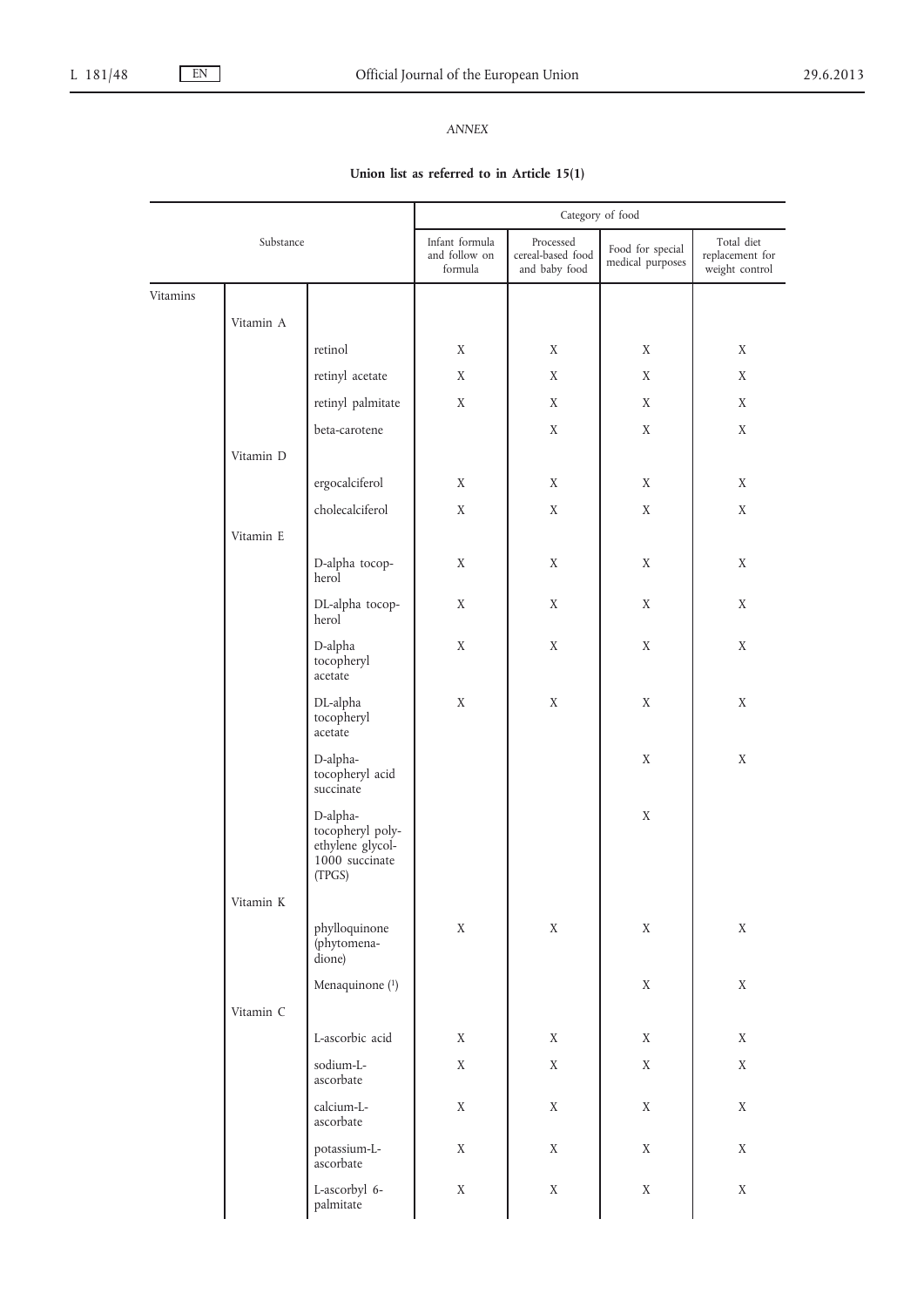|          |                        | Category of food                                |                            |                                                 |                                      |                                                 |
|----------|------------------------|-------------------------------------------------|----------------------------|-------------------------------------------------|--------------------------------------|-------------------------------------------------|
|          | Substance              |                                                 |                            | Processed<br>cereal-based food<br>and baby food | Food for special<br>medical purposes | Total diet<br>replacement for<br>weight control |
|          | Thiamin                |                                                 |                            |                                                 |                                      |                                                 |
|          |                        | thiamin hydro-<br>chloride                      | X                          | X                                               | X                                    | X                                               |
|          |                        | thiamin mononi-<br>trate                        | X                          | X                                               | X                                    | X                                               |
|          | Riboflavin             |                                                 |                            |                                                 |                                      |                                                 |
|          |                        | riboflavin                                      | X                          | X                                               | X                                    | X                                               |
|          |                        | riboflavin 5'-<br>phosphate,<br>sodium          | $\mathbf X$                | $\mathbf X$                                     | $\mathbf X$                          | $\mathbf X$                                     |
|          | Niacin                 |                                                 |                            |                                                 |                                      |                                                 |
|          |                        | nicotinic acid                                  | X                          | X                                               | X                                    | X                                               |
|          |                        | nicotinamide                                    | X                          | $\mathbf X$                                     | X                                    | $\mathbf X$                                     |
|          | Vitamin B <sub>6</sub> |                                                 |                            |                                                 |                                      |                                                 |
|          |                        | pyridoxine<br>hydrochloride                     | X                          | X                                               | $\mathbf X$                          | X                                               |
|          |                        | pyridoxine 5'-<br>phosphate                     | X                          | $\mathbf X$                                     | X                                    | $\mathbf X$                                     |
|          |                        | pyridoxine<br>dipalmitate                       |                            | X                                               | X                                    | X                                               |
|          | Folate                 |                                                 |                            |                                                 |                                      |                                                 |
|          |                        | folic acid (pte-<br>roylmono-<br>glutamic acid) | X                          | X                                               | X                                    | X                                               |
|          |                        | calcium-L-methyl-<br>folate                     |                            |                                                 | X                                    | X                                               |
|          | Vitamin $B_{12}$       |                                                 |                            |                                                 |                                      |                                                 |
|          |                        | cyanocobalamin<br>hydroxoco-<br>balamin         | $\mathbf X$<br>$\mathbf X$ | $\mathbf X$<br>$\mathbf X$                      | $\mathbf X$<br>$\mathbf X$           | $\mathbf X$<br>$\mathbf X$                      |
|          | Biotin                 |                                                 |                            |                                                 |                                      |                                                 |
|          |                        | D-biotin                                        | $\mathbf X$                | $\mathbf X$                                     | $\mathbf X$                          | $\mathbf X$                                     |
|          | Pantothenic            |                                                 |                            |                                                 |                                      |                                                 |
|          | Acid                   | D-pantothenate,<br>calcium                      | $\mathbf X$                | $\mathbf X$                                     | $\mathbf X$                          | $\mathbf X$                                     |
|          |                        | D-pantothenate,<br>sodium                       | $\mathbf X$                | $\mathbf X$                                     | $\mathbf X$                          | $\mathbf X$                                     |
|          |                        | dexpanthenol                                    | $\mathbf X$                | $\mathbf X$                                     | $\mathbf X$                          | $\mathbf X$                                     |
| Minerals |                        |                                                 |                            |                                                 |                                      |                                                 |
|          | Potassium              |                                                 |                            |                                                 |                                      |                                                 |
|          |                        | potassium bicar-<br>bonate                      | $\mathbf X$                |                                                 | $\mathbf X$                          | $\mathbf X$                                     |
|          |                        | potassium<br>carbonate                          | $\mathbf X$                |                                                 | $\mathbf X$                          | $\mathbf X$                                     |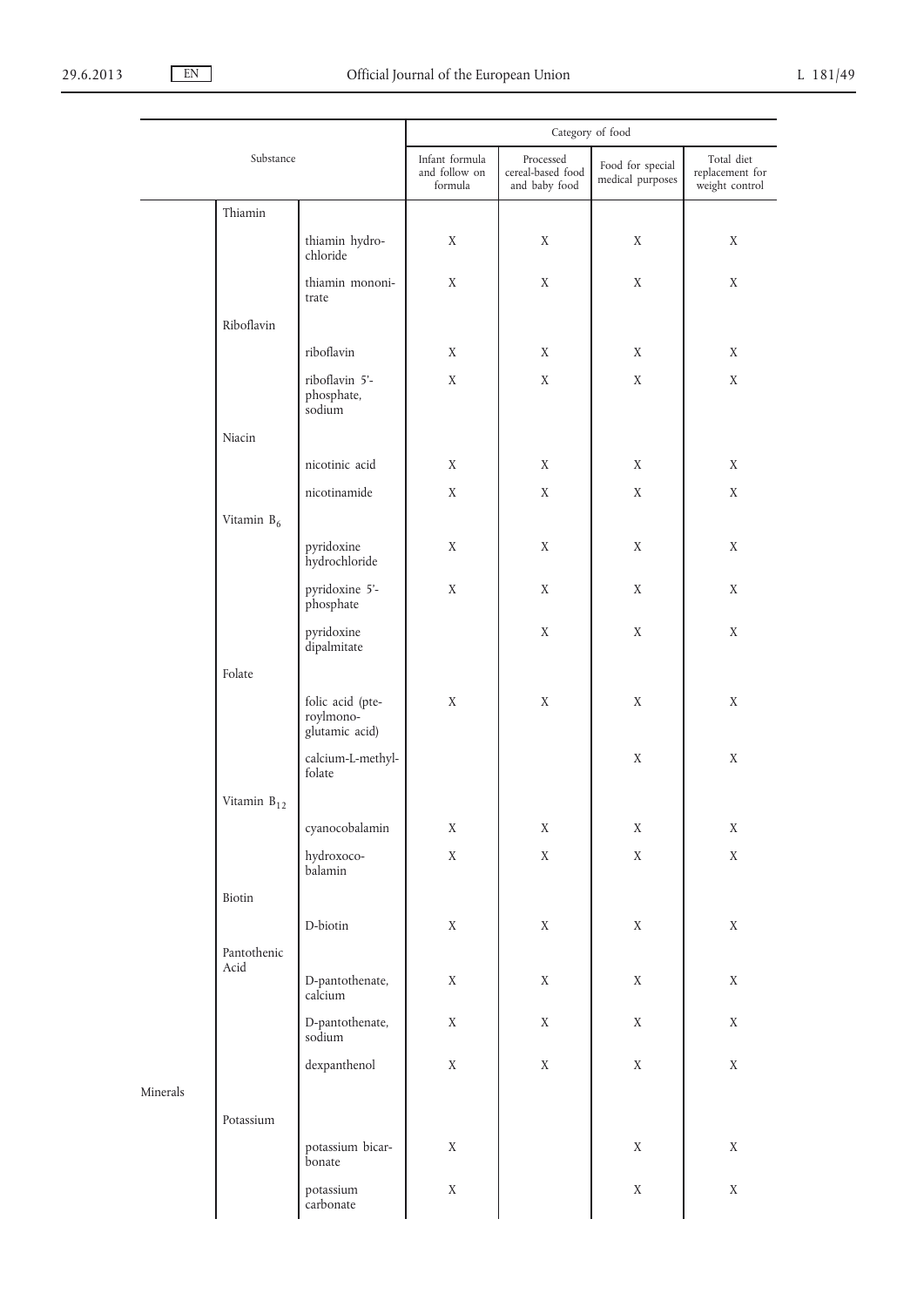|           |         |                                               | Category of food                |                                |                                      |                               |  |
|-----------|---------|-----------------------------------------------|---------------------------------|--------------------------------|--------------------------------------|-------------------------------|--|
| Substance |         |                                               | Infant formula<br>and follow on | Processed<br>cereal-based food | Food for special<br>medical purposes | Total diet<br>replacement for |  |
|           |         | formula                                       | and baby food                   |                                | weight control                       |                               |  |
|           |         | potassium<br>chloride                         | X                               | X                              | X                                    | X                             |  |
|           |         | potassium citrate                             | X                               | X                              | X                                    | X                             |  |
|           |         | potassium<br>gluconate                        | $\mathbf X$                     | X                              | X                                    | $\mathbf X$                   |  |
|           |         | potassium glyce-<br>rophosphate               |                                 | X                              | X                                    | X                             |  |
|           |         | potassium lactate                             | X                               | X                              | X                                    | X                             |  |
|           |         | potassium<br>hydroxide                        | X                               |                                | X                                    | $\mathbf X$                   |  |
|           |         | potassium salts of<br>orthophosphoric<br>acid | X                               |                                | X                                    | X                             |  |
|           |         | magnesium<br>potassium citrate                |                                 |                                | X                                    | $\mathbf X$                   |  |
|           | Calcium |                                               |                                 |                                |                                      |                               |  |
|           |         | calcium<br>carbonate                          | X                               | $\mathbf X$                    | X                                    | $\mathbf X$                   |  |
|           |         | calcium chloride                              | X                               | X                              | X                                    | X                             |  |
|           |         | calcium salts of<br>citric acid               | X                               | X                              | X                                    | X                             |  |
|           |         | calcium gluconate                             | X                               | X                              | X                                    | X                             |  |
|           |         | calcium glycerop-<br>hosphate                 | $\mathbf X$                     | X                              | X                                    | $\mathbf X$                   |  |
|           |         | calcium lactate                               | $\mathbf X$                     | X                              | X                                    | $\mathbf X$                   |  |
|           |         | calcium salts of<br>orthophosphoric<br>acid   | $\mathbf X$                     | $\mathbf X$                    | $\mathbf X$                          | $\mathbf X$                   |  |
|           |         | calcium<br>hydroxide                          | $\mathbf X$                     | $\mathbf X$                    | $\mathbf X$                          | $\mathbf X$                   |  |
|           |         | calcium oxide                                 |                                 | $\mathbf X$                    | $\mathbf X$                          | $\mathbf X$                   |  |
|           |         | calcium sulphate                              |                                 |                                | $\mathbf X$                          | $\mathbf X$                   |  |
|           |         | calcium<br>bisglycinate                       |                                 |                                | $\mathbf X$                          | $\mathbf X$                   |  |
|           |         | calcium citrate<br>malate                     |                                 |                                | $\mathbf X$                          | $\mathbf X$                   |  |
|           |         | calcium malate                                |                                 |                                | $\mathbf X$                          | $\mathbf X$                   |  |
|           |         | calcium L-<br>pidolate                        |                                 |                                | $\mathbf X$                          | $\mathbf X$                   |  |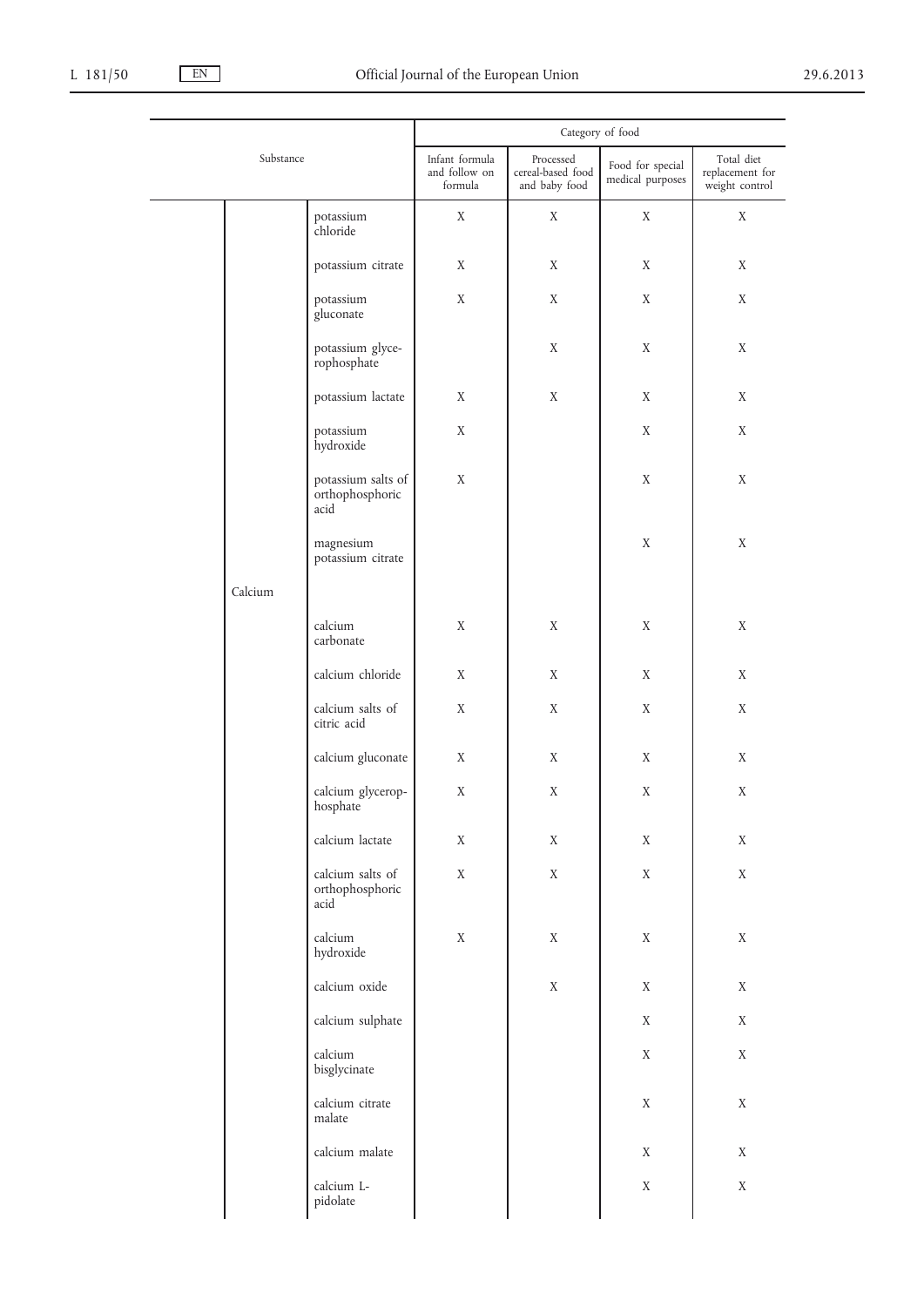|           |           | Category of food                                                  |                                            |                                                 |                                      |                                                 |
|-----------|-----------|-------------------------------------------------------------------|--------------------------------------------|-------------------------------------------------|--------------------------------------|-------------------------------------------------|
| Substance |           |                                                                   | Infant formula<br>and follow on<br>formula | Processed<br>cereal-based food<br>and baby food | Food for special<br>medical purposes | Total diet<br>replacement for<br>weight control |
|           | Magnesium |                                                                   |                                            |                                                 |                                      |                                                 |
|           |           | magnesium<br>acetate                                              |                                            |                                                 | X                                    | X                                               |
|           |           | magnesium<br>carbonate                                            | X                                          | $\mathbf X$                                     | X                                    | X                                               |
|           |           | magnesium<br>chloride                                             | X                                          | X                                               | X                                    | X                                               |
|           |           | magnesium salts<br>of citric acid                                 | X                                          | X                                               | X                                    | X                                               |
|           |           | magnesium<br>gluconate                                            | X                                          | X                                               | X                                    | X                                               |
|           |           | magnesium<br>glycerophosphate                                     |                                            | X                                               | X                                    | X                                               |
|           |           | magnesium salts<br>of orthophos-<br>phoric acid                   | $\mathbf X$                                | X                                               | X                                    | X                                               |
|           |           | magnesium<br>lactate                                              |                                            | $\mathbf X$                                     | X                                    | X                                               |
|           |           | magnesium<br>hydroxide                                            | $\mathbf X$                                | X                                               | X                                    | X                                               |
|           |           | magnesium oxide                                                   | X                                          | X                                               | X                                    | X                                               |
|           |           | magnesium<br>sulphate                                             | X                                          | X                                               | X                                    | X                                               |
|           |           | magnesium L-<br>aspartate                                         |                                            |                                                 | X                                    |                                                 |
|           |           | $\begin{array}{c} \rm{magnesium} \\ \rm{biglycinate} \end{array}$ |                                            |                                                 | X                                    | X                                               |
|           |           | magnesium L-<br>pidolate                                          |                                            |                                                 | X                                    | $\mathbf X$                                     |
|           |           | magnesium<br>potassium citrate                                    |                                            |                                                 | X                                    | X                                               |
|           | Iron      |                                                                   |                                            |                                                 |                                      |                                                 |
|           |           | ferrous carbonate                                                 |                                            | X                                               | X                                    | X                                               |
|           |           | ferrous citrate                                                   | X                                          | X                                               | X                                    | X                                               |
|           |           | ferric ammonium<br>citrate                                        | X                                          | X                                               | X                                    | X                                               |
|           |           | ferrous gluconate                                                 | X                                          | X                                               | X                                    | X                                               |
|           |           | ferrous fumarate                                                  | X                                          | X                                               | X                                    | X                                               |
|           |           | ferric sodium<br>diphosphate                                      |                                            | X                                               | X                                    | $\mathbf X$                                     |
|           |           | ferrous lactate                                                   | X                                          | X                                               | X                                    | X                                               |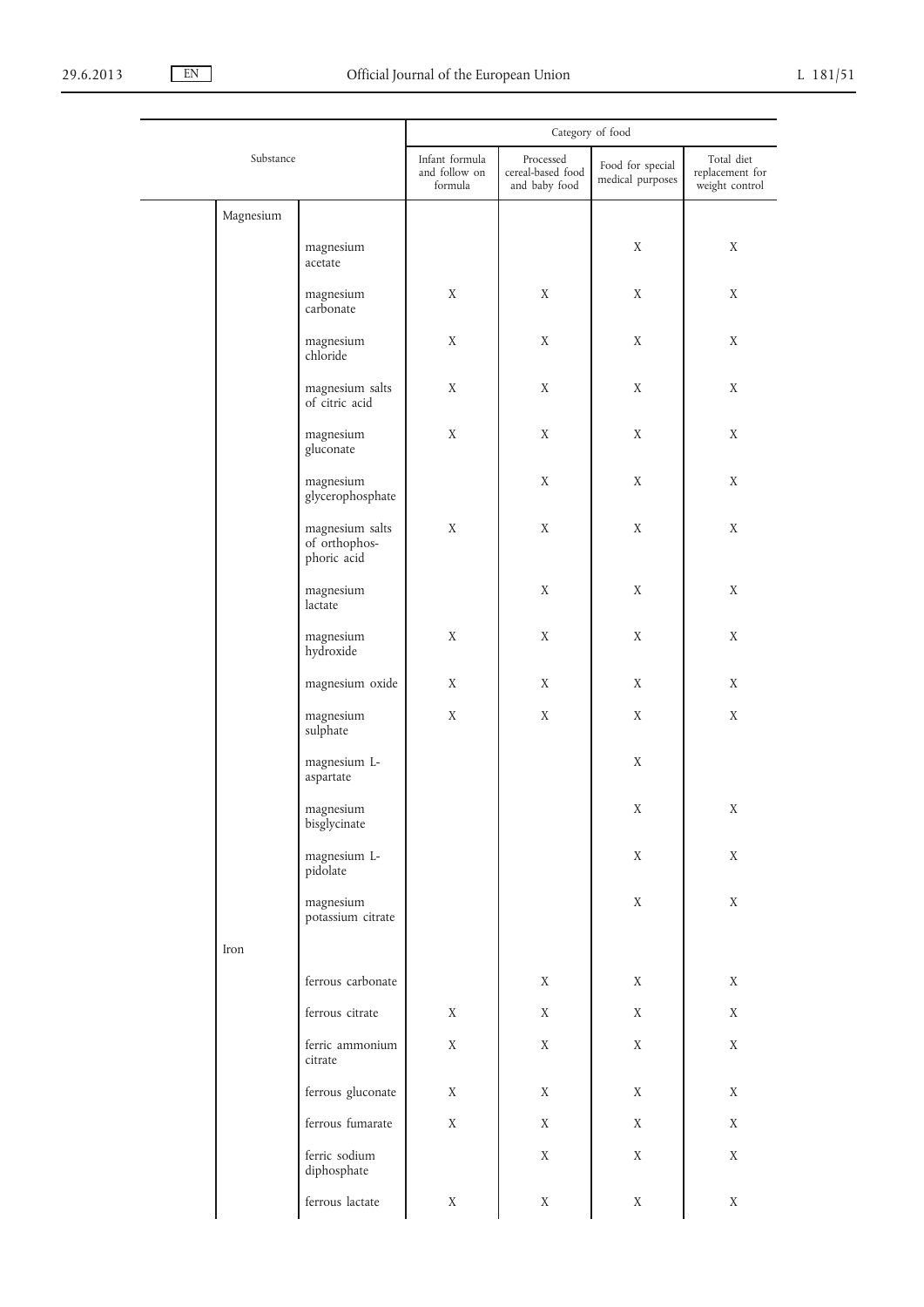|           |                                                                           | Category of food                           |                                                 |                                      |                                                 |  |
|-----------|---------------------------------------------------------------------------|--------------------------------------------|-------------------------------------------------|--------------------------------------|-------------------------------------------------|--|
|           | Substance                                                                 | Infant formula<br>and follow on<br>formula | Processed<br>cereal-based food<br>and baby food | Food for special<br>medical purposes | Total diet<br>replacement for<br>weight control |  |
|           | ferrous sulphate                                                          | X                                          | X                                               | X                                    | X                                               |  |
|           | ferrous<br>ammonium<br>phosphate                                          |                                            |                                                 | X                                    | X                                               |  |
|           | ferric sodium<br><b>EDTA</b>                                              |                                            |                                                 | X                                    | X                                               |  |
|           | ferric diphosphate<br>(ferric pyrophos-<br>phate)                         | X                                          | X                                               | X                                    | X                                               |  |
|           | ferric saccharate                                                         |                                            | X                                               | X                                    | X                                               |  |
|           | elemental iron<br>(carbonyl + elec-<br>trolytic +<br>hydrogen<br>reduced) |                                            | X                                               | X                                    | X                                               |  |
|           | ferrous<br>bisglycinate                                                   | $\mathbf X$                                |                                                 | X                                    | X                                               |  |
|           | ferrous L-pidolate                                                        |                                            |                                                 | X                                    | X                                               |  |
| Zinc      |                                                                           |                                            |                                                 |                                      |                                                 |  |
|           | zinc acetate                                                              | X                                          | X                                               | X                                    | X                                               |  |
|           | zinc chloride                                                             | X                                          | X                                               | X                                    | X                                               |  |
|           | zinc citrate                                                              | X                                          | X                                               | X                                    | X                                               |  |
|           | zinc gluconate                                                            | X                                          | X                                               | X                                    | X                                               |  |
|           | zinc lactate                                                              | X                                          | X                                               | X                                    | X                                               |  |
|           | zinc oxide                                                                | $\mathbf X$                                | $\mathbf X$                                     | X                                    | $\mathbf X$                                     |  |
|           | zinc carbonate                                                            |                                            |                                                 | $\mathbf X$                          | $\mathbf X$                                     |  |
|           | zinc sulphate                                                             | $\mathbf X$                                | $\mathbf X$                                     | $\mathbf X$                          | $\mathbf X$                                     |  |
|           | zinc bisglycinate                                                         |                                            |                                                 | $\mathbf X$                          | $\mathbf X$                                     |  |
| Copper    |                                                                           |                                            |                                                 |                                      |                                                 |  |
|           | cupric carbonate                                                          | $\mathbf X$                                | $\mathbf X$                                     | $\mathbf X$                          | $\mathbf X$                                     |  |
|           | cupric citrate                                                            | $\mathbf X$                                | $\mathbf X$                                     | $\mathbf X$                          | $\mathbf X$                                     |  |
|           | cupric gluconate                                                          | $\mathbf X$                                | $\mathbf X$                                     | $\mathbf X$                          | $\mathbf X$                                     |  |
|           | cupric sulphate                                                           | $\mathbf X$                                | $\mathbf X$                                     | $\mathbf X$                          | $\mathbf X$                                     |  |
|           | copper lysine<br>complex                                                  | $\mathbf X$                                | $\mathbf X$                                     | $\mathbf X$                          | $\mathbf X$                                     |  |
| Manganese |                                                                           |                                            |                                                 |                                      |                                                 |  |
|           | manganese<br>carbonate                                                    | $\mathbf X$                                | $\mathbf X$                                     | $\mathbf X$                          | $\mathbf X$                                     |  |
|           | manganese<br>chloride                                                     | $\mathbf X$                                | $\mathbf X$                                     | $\mathbf X$                          | $\mathbf X$                                     |  |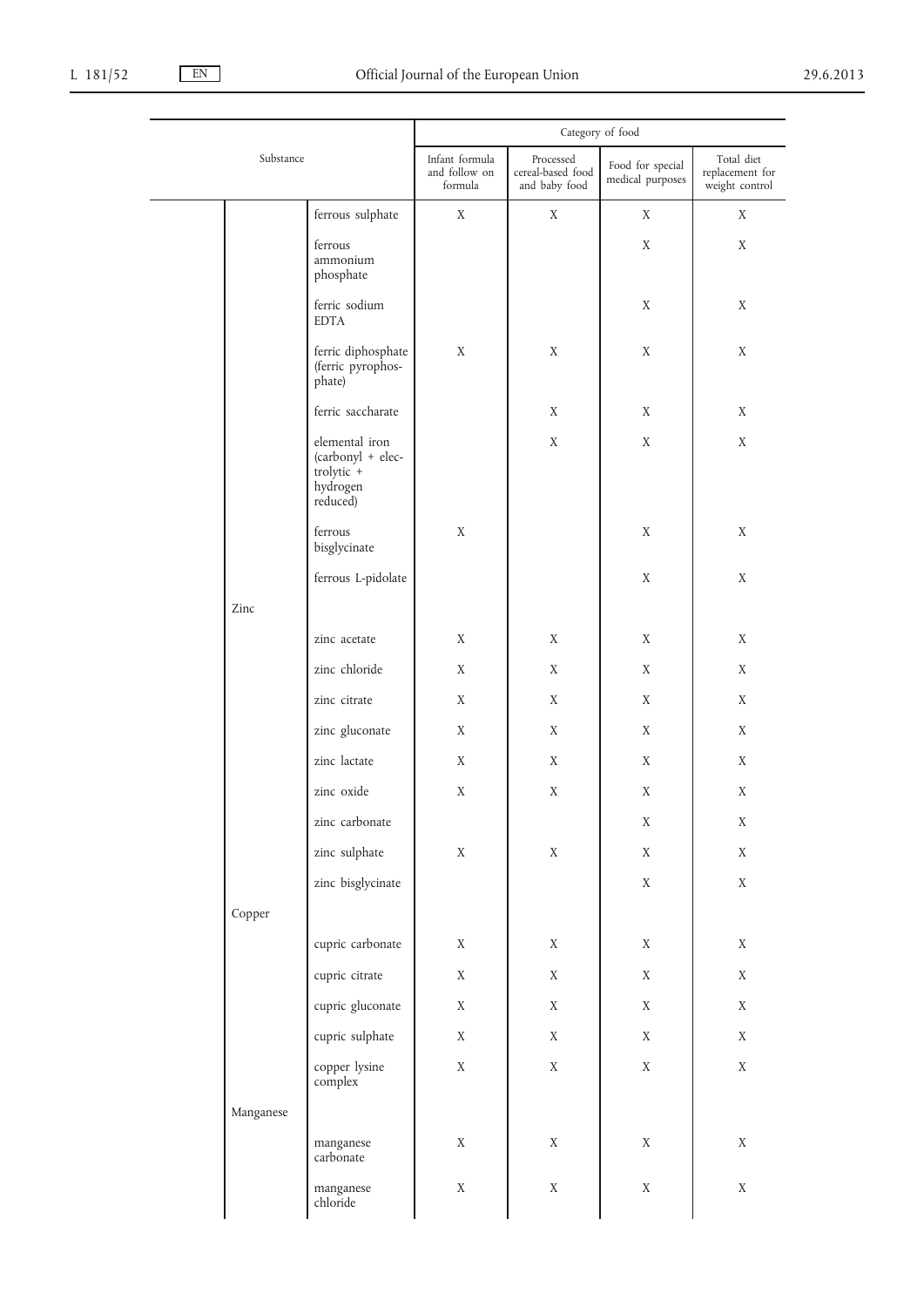$\overline{\phantom{0}}$ 

|           |            | Category of food                                  |                                            |                                                 |                                      |                                                 |
|-----------|------------|---------------------------------------------------|--------------------------------------------|-------------------------------------------------|--------------------------------------|-------------------------------------------------|
| Substance |            |                                                   | Infant formula<br>and follow on<br>formula | Processed<br>cereal-based food<br>and baby food | Food for special<br>medical purposes | Total diet<br>replacement for<br>weight control |
|           |            | manganese citrate                                 | X                                          | X                                               | X                                    | X                                               |
|           |            | manganese<br>gluconate                            | X                                          | X                                               | X                                    | X                                               |
|           |            | manganese glyce-<br>rophosphate                   |                                            | X                                               | X                                    | X                                               |
|           |            | manganese<br>sulphate                             | X                                          | X                                               | X                                    | X                                               |
|           | Fluoride   |                                                   |                                            |                                                 |                                      |                                                 |
|           |            | potassium<br>fluoride                             |                                            |                                                 | X                                    | X                                               |
|           |            | sodium fluoride                                   |                                            |                                                 | X                                    | X                                               |
|           | Selenium   |                                                   |                                            |                                                 |                                      |                                                 |
|           |            | sodium selenate                                   | $\mathbf X$                                |                                                 | X                                    | X                                               |
|           |            | sodium hydrogen<br>selenite                       |                                            |                                                 | X                                    | X                                               |
|           |            | sodium selenite                                   | X                                          |                                                 | X                                    | X                                               |
|           |            | selenium enriched<br>yeast $(2)$                  |                                            |                                                 | X                                    | X                                               |
|           | Chromium   |                                                   |                                            |                                                 |                                      |                                                 |
|           |            | chromium (III)<br>chloride and its<br>hexahydrate |                                            |                                                 | $\mathbf X$                          | X                                               |
|           |            | chromium (III)<br>sulphate and its<br>hexahydrate |                                            |                                                 | X                                    | $\mathbf X$                                     |
|           |            | chromium<br>picolinate                            |                                            |                                                 | $\mathbf X$                          | $\mathbf X$                                     |
|           | Molybdenum |                                                   |                                            |                                                 |                                      |                                                 |
|           |            | ammonium<br>molybdate                             |                                            |                                                 | $\mathbf X$                          | $\mathbf X$                                     |
|           |            | sodium<br>molybdate                               |                                            |                                                 | $\mathbf X$                          | $\mathbf X$                                     |
|           | Iodine     |                                                   |                                            |                                                 |                                      |                                                 |
|           |            | potassium iodide                                  | $\mathbf X$                                | X                                               | $\mathbf X$                          | $\mathbf X$                                     |
|           |            | potassium iodate                                  | $\mathbf X$                                | $\mathbf X$                                     | $\mathbf X$                          | $\mathbf X$                                     |
|           |            | sodium iodide                                     | $\mathbf X$                                | X                                               | $\mathbf X$                          | $\mathbf X$                                     |
|           |            | sodium iodate                                     |                                            | $\mathbf X$                                     | $\mathbf X$                          | $\mathbf X$                                     |
|           | Sodium     |                                                   |                                            |                                                 |                                      |                                                 |
|           |            | sodium bicar-<br>bonate                           | $\mathbf X$                                |                                                 | $\mathbf X$                          | $\mathbf X$                                     |
|           |            | sodium carbonate                                  | $\mathbf X$                                |                                                 | $\mathbf X$                          | $\mathbf X$                                     |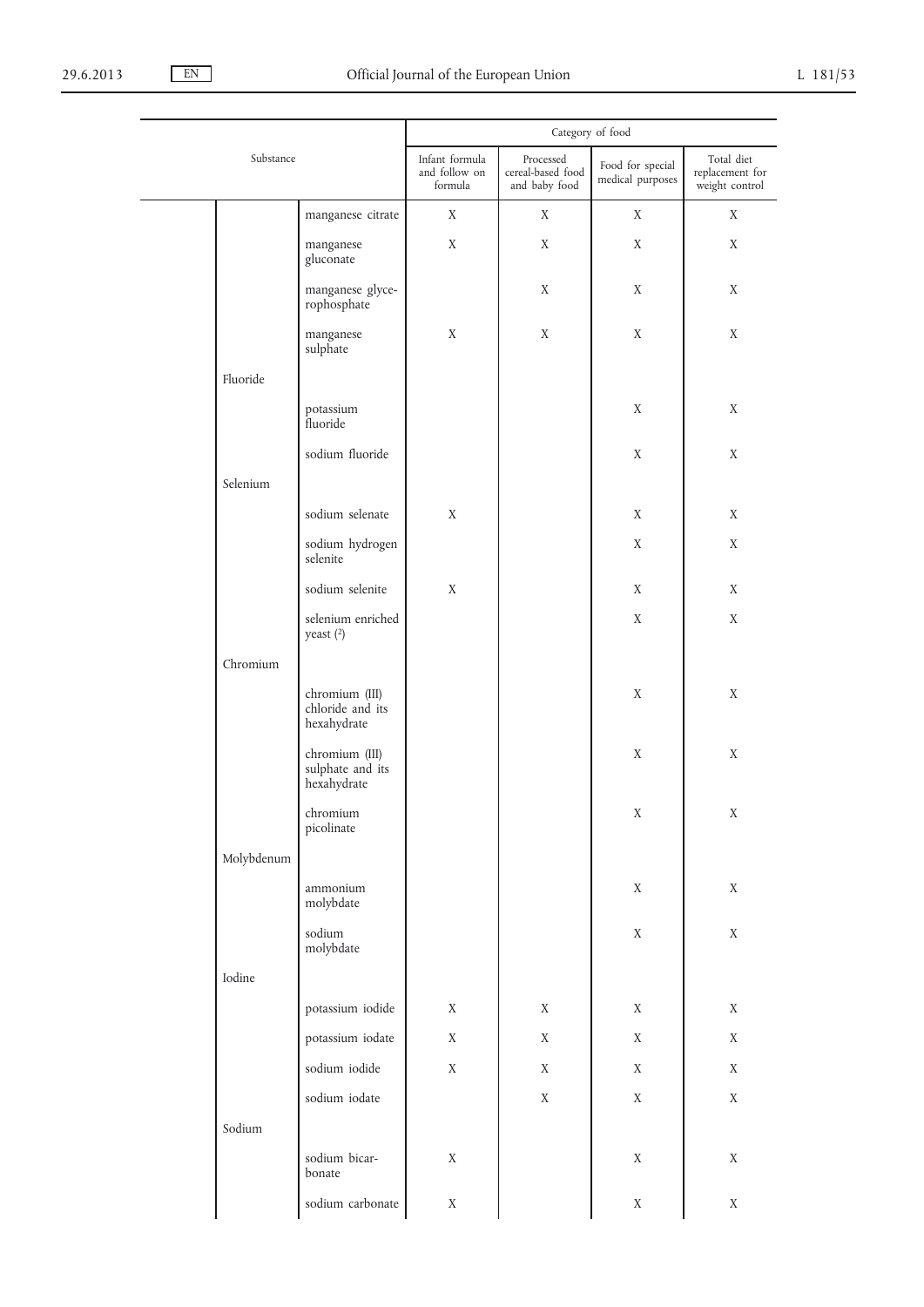|             |       | Category of food                           |                                            |                                                 |                                      |                                                 |
|-------------|-------|--------------------------------------------|--------------------------------------------|-------------------------------------------------|--------------------------------------|-------------------------------------------------|
| Substance   |       |                                            | Infant formula<br>and follow on<br>formula | Processed<br>cereal-based food<br>and baby food | Food for special<br>medical purposes | Total diet<br>replacement for<br>weight control |
|             |       | sodium chloride                            | $\mathbf X$                                |                                                 | X                                    | X                                               |
|             |       | sodium citrate                             | X                                          |                                                 | X                                    | X                                               |
|             |       | sodium gluconate                           | X                                          |                                                 | X                                    | X                                               |
|             |       | sodium lactate                             | X                                          |                                                 | X                                    | X                                               |
|             |       | sodium<br>hydroxide                        | X                                          |                                                 | X                                    | X                                               |
|             |       | sodium salts of<br>orthophosphoric<br>acid | X                                          |                                                 | X                                    | X                                               |
|             | Boron |                                            |                                            |                                                 |                                      |                                                 |
|             |       | sodium borate                              |                                            |                                                 | X                                    | X                                               |
|             |       | boric acid                                 |                                            |                                                 | X                                    | X                                               |
| Amino       |       |                                            |                                            |                                                 |                                      |                                                 |
| acids $(3)$ |       | L-alanine                                  |                                            |                                                 | X                                    | X                                               |
|             |       | L-arginine                                 | X<br>and its hydro-<br>chloride            | $\mathbf X$<br>and its hydro-<br>chloride       | X                                    | $\mathbf X$                                     |
|             |       | L-aspartic acid                            |                                            |                                                 | X                                    |                                                 |
|             |       | L-citrulline                               |                                            |                                                 | X                                    |                                                 |
|             |       | L-cysteine                                 | X<br>and its hydro-<br>chloride            | $\mathbf X$<br>and its hydro-<br>chloride       | X                                    | $\mathbf X$                                     |
|             |       | Cystine (4)                                | X<br>and its hydro-<br>chloride            | X<br>and its hydro-<br>chloride                 | $\mathbf X$                          | $\mathbf X$                                     |
|             |       | L-histidine                                | Χ<br>and its hydro-<br>chloride            | Χ<br>and its hydro-<br>chloride                 | X                                    | $\mathbf X$                                     |
|             |       | L-glutamic acid                            |                                            |                                                 | $\mathbf X$                          | $\mathbf X$                                     |
|             |       | L-glutamine                                |                                            |                                                 | X                                    | $\mathbf X$                                     |
|             |       | glycine                                    |                                            |                                                 | X                                    |                                                 |
|             |       | L-isoleucine                               | $\mathbf X$<br>and its hydro-<br>chloride  | $\mathbf X$<br>and its hydro-<br>chloride       | X                                    | $\mathbf X$                                     |
|             |       | L-leucine                                  | $\mathbf X$<br>and its hydro-<br>chloride  | $\mathbf X$<br>and its hydro-<br>chloride       | X                                    | $\mathbf X$                                     |
|             |       | L-lysine                                   | $\mathbf X$<br>and its hydro-<br>chloride  | $\mathbf X$<br>and its hydro-<br>chloride       | $\mathbf X$                          | $\mathbf X$                                     |
|             |       | L-lysine acetate                           |                                            |                                                 | $\mathbf X$                          | X                                               |
|             |       | L-methionine                               | X                                          | X                                               | $\mathbf X$                          | $\mathbf X$                                     |
|             |       | L-ornithine                                |                                            |                                                 | X                                    | $\mathbf X$                                     |
|             |       | L-phenylalanine                            | $\mathbf X$                                | X                                               | X                                    | $\mathbf X$                                     |
|             |       | L-proline                                  |                                            |                                                 | $\mathbf X$                          |                                                 |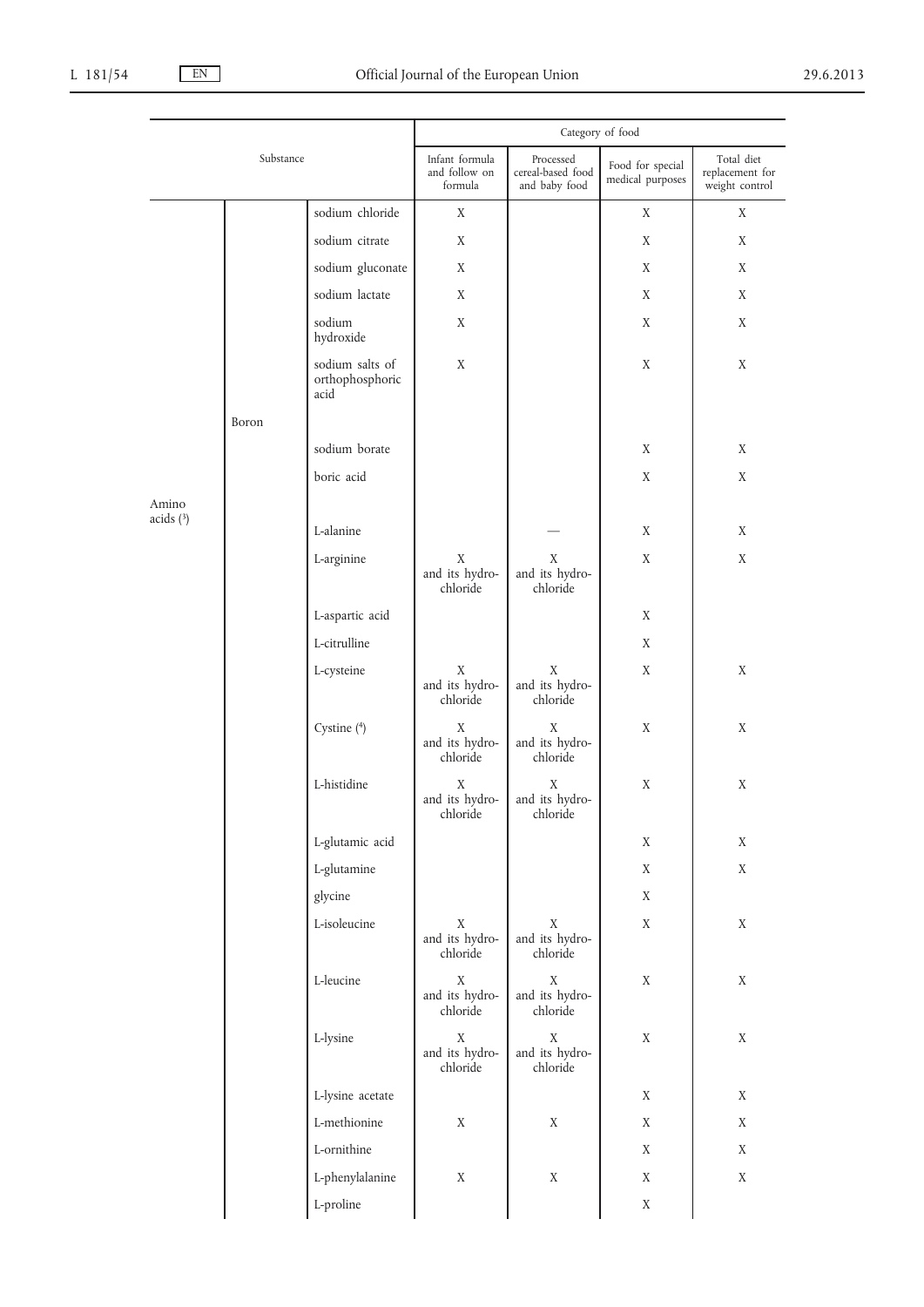|                          |           | Category of food                                       |                                            |                                                 |                                                                               |                                                 |
|--------------------------|-----------|--------------------------------------------------------|--------------------------------------------|-------------------------------------------------|-------------------------------------------------------------------------------|-------------------------------------------------|
|                          | Substance |                                                        | Infant formula<br>and follow on<br>formula | Processed<br>cereal-based food<br>and baby food | Food for special<br>medical purposes                                          | Total diet<br>replacement for<br>weight control |
|                          |           | L-threonine                                            | X                                          | X                                               | X                                                                             | X                                               |
|                          |           | L-tryptophan                                           | X                                          | X                                               | X                                                                             | X                                               |
|                          |           | L-tyrosine                                             | X                                          | X                                               | X                                                                             | X                                               |
|                          |           | L-valine                                               | X                                          | X                                               | X                                                                             | X                                               |
|                          |           | L-serine                                               |                                            |                                                 | X                                                                             |                                                 |
|                          |           | L-arginine-L-<br>aspartate                             |                                            |                                                 | X                                                                             |                                                 |
|                          |           | L-lysine-L-<br>aspartate                               |                                            |                                                 | X                                                                             |                                                 |
|                          |           | L-lysine-L-<br>glutamate                               |                                            |                                                 | X                                                                             |                                                 |
|                          |           | N-acetyl-L-<br>cysteine                                |                                            |                                                 | X                                                                             |                                                 |
|                          |           | N-acetyl-L-<br>methionine                              |                                            |                                                 | $\mathbf X$<br>(in products<br>intended for<br>persons over 1<br>year of age) |                                                 |
| Carnitine<br>and taurine |           |                                                        |                                            |                                                 |                                                                               |                                                 |
|                          |           | L-carnitine                                            | X                                          | X                                               | X                                                                             | X                                               |
|                          |           | L-carnitine<br>hydrochloride                           | X                                          | X                                               | X                                                                             | X                                               |
|                          |           | taurine                                                | X                                          |                                                 | X                                                                             | X                                               |
|                          |           | L-carnitine-L-<br>tartrate                             | X                                          |                                                 | X                                                                             | $\mathbf X$                                     |
| Nucleotides              |           |                                                        |                                            |                                                 |                                                                               |                                                 |
|                          |           | adenosine 5'-<br>phosphoric acid<br>(AMP)              | $\mathbf X$                                |                                                 | $\mathbf X$                                                                   | $\mathbf X$                                     |
|                          |           | sodium salts of<br>AMP                                 | X                                          |                                                 | X                                                                             | $\mathbf X$                                     |
|                          |           | cytidine 5'-mono-<br>phosphoric acid<br>(CMP)          | X                                          |                                                 | X                                                                             | $\mathbf X$                                     |
|                          |           | sodium salts of<br>CMP                                 | X                                          |                                                 | X                                                                             | $\mathbf X$                                     |
|                          |           | guanosine 5'-<br>phosphoric acid<br>$\overline{(GMP)}$ | $\mathbf X$                                |                                                 | $\mathbf X$                                                                   | $\mathbf X$                                     |
|                          |           | sodium salts of<br><b>GMP</b>                          | $\mathbf X$                                |                                                 | X                                                                             | $\mathbf X$                                     |
|                          |           | inosine 5'-phos-<br>phoric acid (IMP)                  | X                                          |                                                 | X                                                                             | $\mathbf X$                                     |
|                          |           | sodium salts of<br>IMP                                 | X                                          |                                                 | X                                                                             | X                                               |